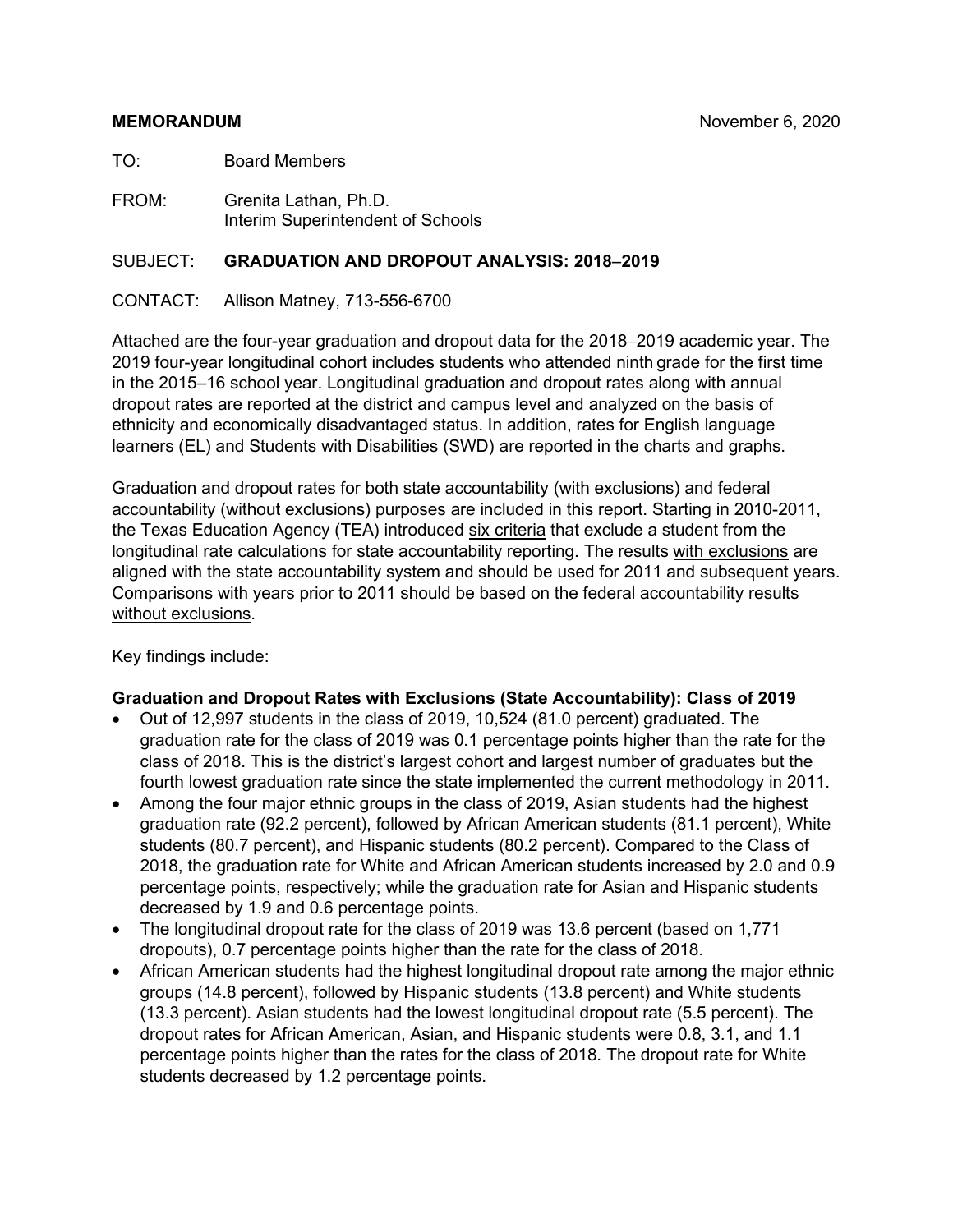#### **Graduation and Dropout Rates without Exclusions (Federal Accountability): Class of 2019**

- The graduation rate used for federal accountability purposes was 79.2 percent for the class of 2019, an increase of 0.2 percentage points over the Class of 2018, and the second highest rate since 2011.
- The longitudinal dropout rate for all students increased by 0.7 percentage points from 13.3 percent in 2018 to 14.0 percent in 2019.

#### **Administrative Response**

#### **Student Assistance Department**

The Student Assistance department structure incorporates compliance analysts and outreach workers to assist campuses in matters of attendance, dropout prevention, homeless assistance, and support to students who are in foster care or residential treatment. The department is responsible for the planning and implementation of programs that address the needs of students at risk for school failure due to non-academic indicators. The Student Assistance team works to coordinate various supports and strategies in schools and communities to provide at-risk students with the opportunity to graduate from high school.

Outreach staff provides direct services to identified students and families to remove barriers to attendance and achievement. Referrals for additional resources are also provided to connect students and their families to the appropriate services as needed. Compliance Analysts work to ensure that student data is accurately reported and in accordance with state and federal guidelines.

The Student Assistance Department will continue to address the needs of our students to reduce the dropout rate and increase the graduation rate. We are committed to the following priorities:

- Early identification of students at-risk of dropping out of school through campus-based and district-wide Graduation Support Meetings, Leaver Management Detail Report data, Outreach Workers, and community referrals;
- Collaborate with schools to identify students at risk of failure due to academic, social, or behavioral issues and provide assistance to prevent students from dropping out of school;
- Provide support to assigned campuses, continuous analysis of data, and adopt a threetiered approach to addressing chronic absenteeism and dropout prevention;
	- $\circ$  The new approach aims to engage students, address barriers to attendance and achievement, and coordinate necessary services.
- Educate campus staff on how graduation and dropout data can impact accountability ratings;
- Train campus staff to evaluate data in order to determine students who are at risk of not graduating with their cohorts as well as to provide conversion strategies for students that have fallen behind (such as credit recovery courses);
- Leverage and coordinate social services for the "whole" child to provide targeted assistance to students;
- Collaborate with community partners such as Harris County's Precinct Justice of the Peace, Harris County's TRIAD and Juvenile Probation Department (Educational Advocates), and the City of Houston's Municipal Court Juvenile Case Management Program; and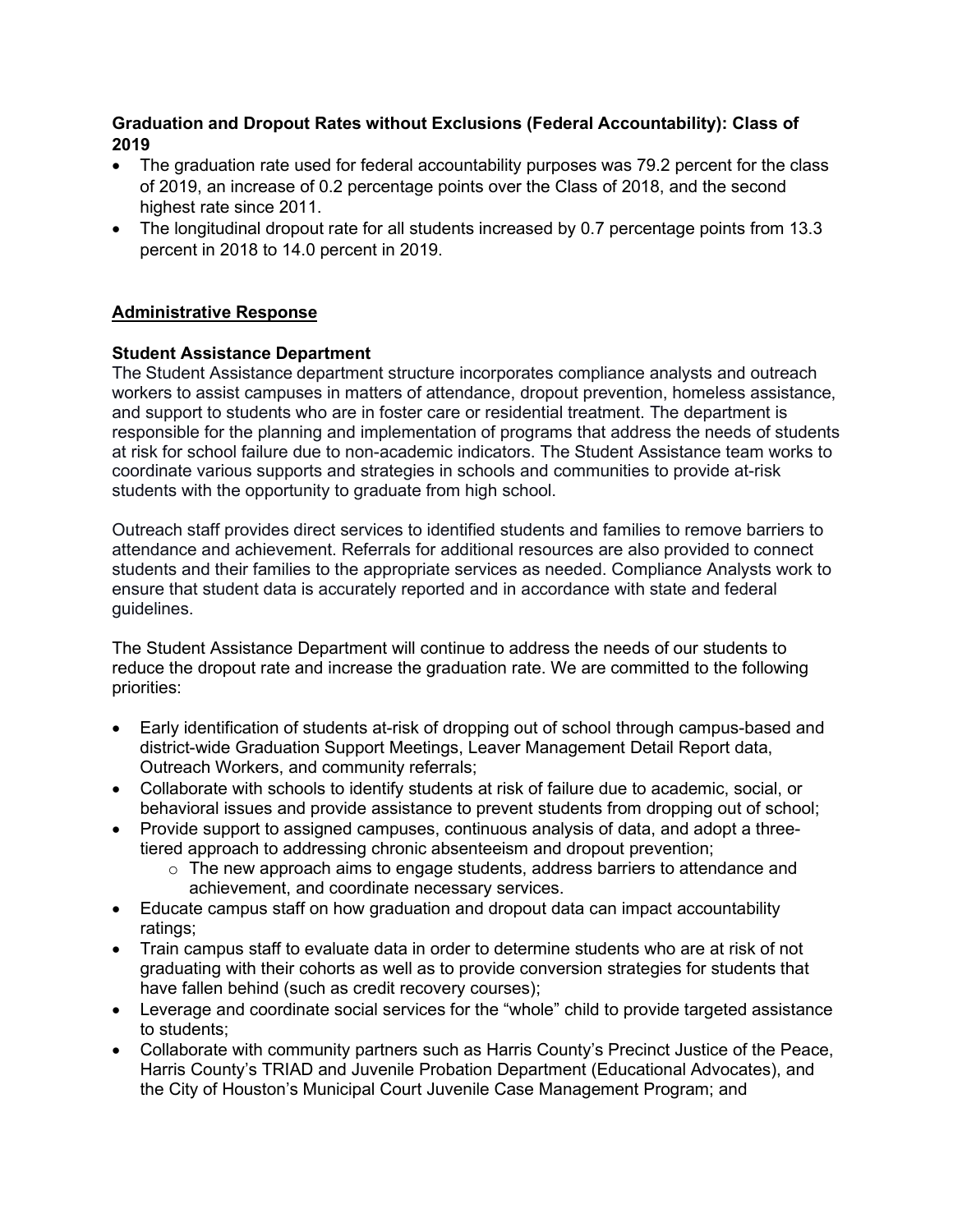• Collaborate with HISD departments such as College and Career Readiness, Special Education, Multilingual, Family and Community Empowerment, Interventions Office, Social Emotional Learning, Parent Center, Wraparound Services, ROSES, Ascending to Men, and HISD alternative high school (On Time Graduation Academy) programs to provide and receive support through professional development, programming, and other initiatives that strengthen student and family support.

Should you have any further questions, please contact Allison Matney in Research and Accountability at 713-556-6700.

Therate Lither

\_\_\_\_\_\_\_\_\_\_\_\_\_\_\_\_\_\_\_\_\_\_\_\_\_\_\_\_\_GL

**Attachments** 

cc: Superintendent's Direct Reports Area Superintendents Glenda Calloway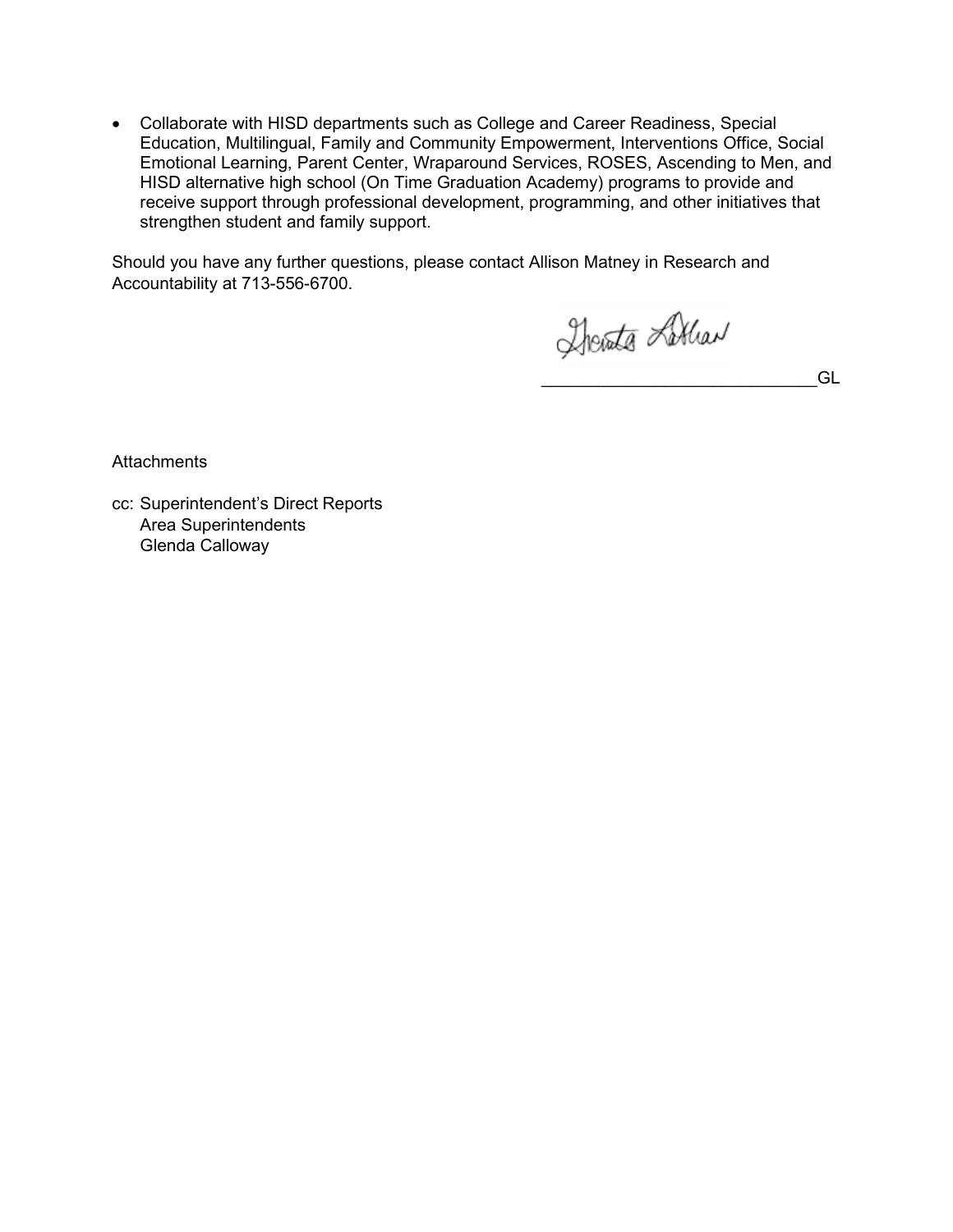## **Houston Independent School District**

## **RESEARCH** Educational Program Report

**Graduation and dropout analysis 2018-2019**

# HISD Research and Accountability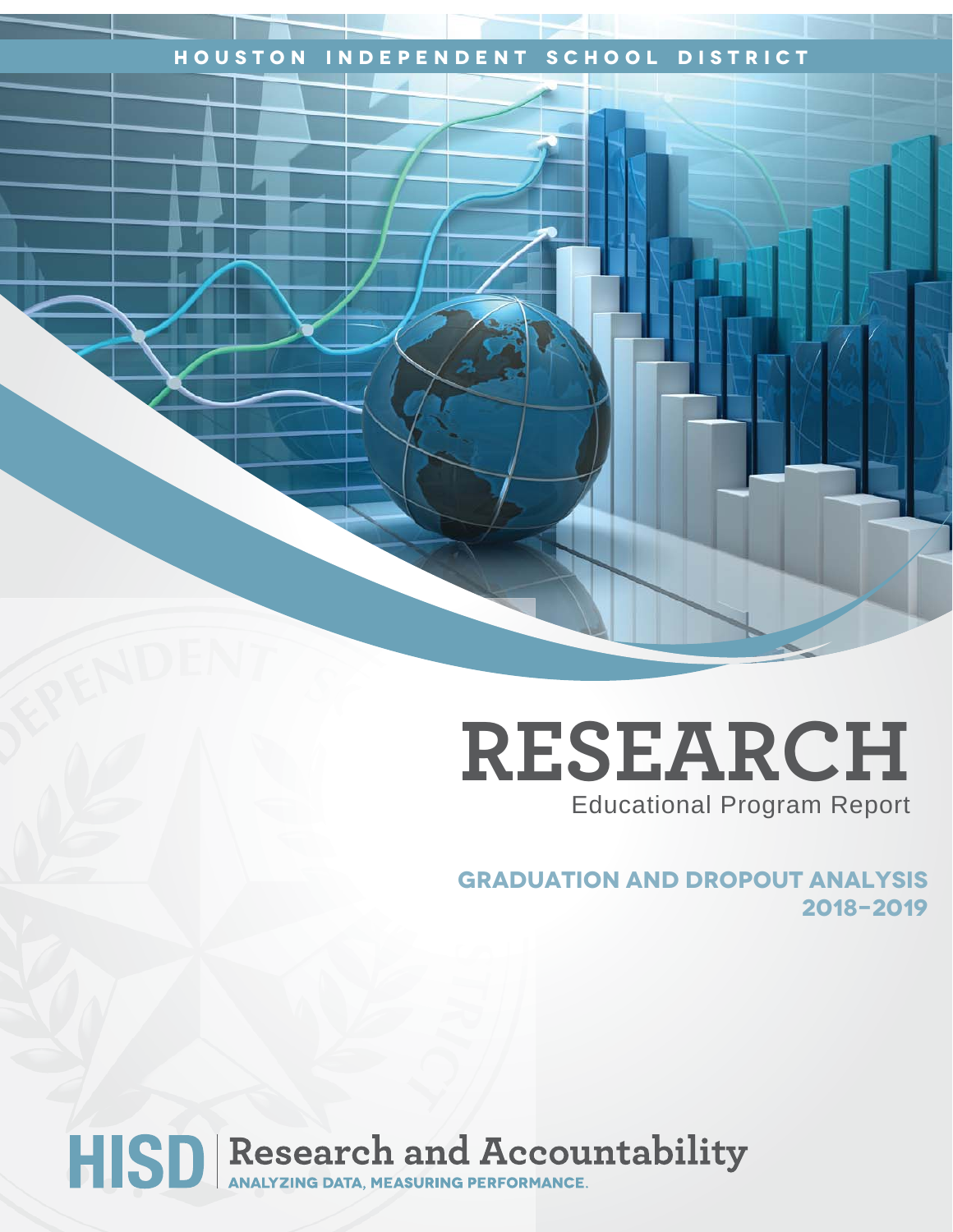

## **2020 Board of Education**

**Susan Deigaard** President

**Wanda Adams** First Vice President

**Judith Cruz**  Second Vice President

**Patricia Allen Secretary** 

**Daniela Hernandez** Assistant Secretary

**Katherine Blueford-Daniels Holly Maria Flynn Vilaseca Elizabeth Santos Anne Sung**

**Grenita Lathan, Ph.D.**  Interim Superintendent of Schools

**Allison Matney, Ed.D. Officer** Department of Research and Accountability

**Yuchia Chang, Dr. PH**  Research Specialist

**Zack Bigner, Ed.D.**  Research Manager

**Houston Independent School District** Hattie Mae White Educational Support Center 4400 West 18th StreetHouston, Texas 77092-8501

#### **www.HoustonISD.org**

It is the policy of the Houston Independent School District not to discriminate on the basis of age, color, handicap or disability, ancestry, national origin, marital status, race, religion, sex, veteran status, political affiliation, sexual orientation, gender identity and/or gender expression in its educational or employment programs and activities.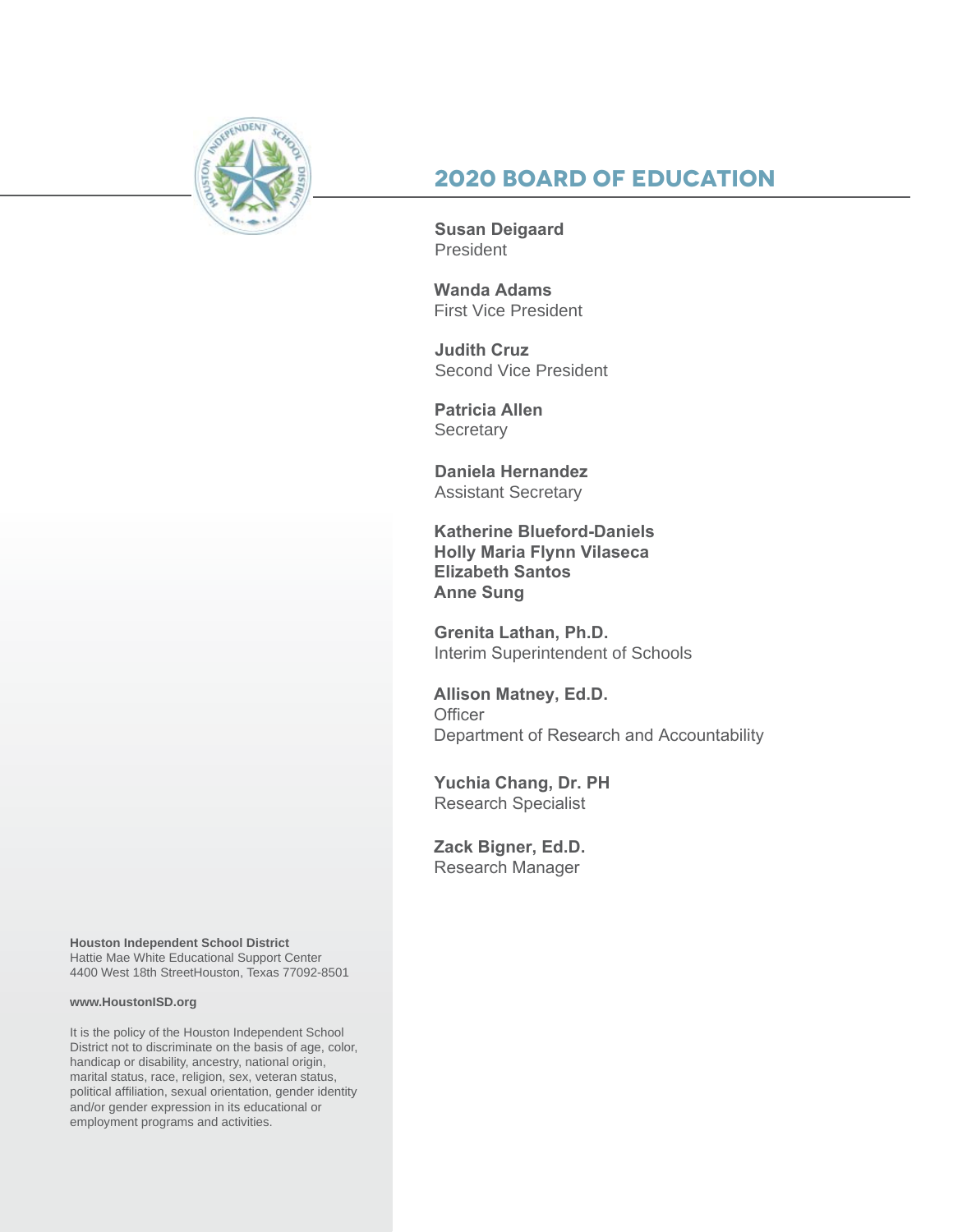## **Graduation and Dropout Analysis: 2018–2019**

## **Executive Summary**

Graduation of students from high school represents the culmination of the collective efforts of the 27,000+ members of the Houston Independent School District (HISD) community working collaboratively with the parents and other stakeholders to reach an important milestone without which access to higher education is blocked. The district's top priorities, along with college readiness, are to maximize the graduation rates, minimize the dropout rates, and close the gaps among the student groups in these vital areas as we work toward every student being a Global Graduate. These metrics are not only part of federal and state accountability, but they also attract broad attention across the nation given the district's size (seventh largest in the nation) and the large proportion of economically disadvantaged students that it serves.

**Highlights of the Class of 2019 Grade 9 Cohort with Exclusions (State Accountability)**

- Out of 12,997 students in the class of 2019, 10,524 (81.0 percent) graduated. The graduation rate for the class of 2019 was 0.1 percentage-point **higher** than the rate for the class of 2018. This is the district's largest cohort and largest number of graduates but the fourth lowest graduation rate since the state implemented the current methodology in 2011.
- Among the four major ethnic groups in the class of 2019, Asian students had the highest graduation rate (92.2 percent), followed by African American students (81.1 percent), White students (80.7 percent), and Hispanic students (80.2 percent). Compared to the class of 2018, the graduation rate for White and African American students **increased** by 2.0 and 0.9 percentage points, respectively; while the graduation rate for Asian and Hispanic students **decreased** by 1.9 and 0.6 percentage points.
- The longitudinal dropout rate for the class of 2019 was 13.6 percent (based on 1,771 dropouts), 0.7 percentage points higher than the rate for the class of 2018.
- African American students had the highest longitudinal dropout rate among the major ethnic groups (14.8 percent), followed by Hispanic students (13.8 percent) and White students (13.3 percent). Asian students had the lowest longitudinal dropout rate (5.5 percent). The dropout rates for African American, Asian, and Hispanic students were 0.8, 3.1, and 1.1 percentage points **higher** than the rates for the class of 2018. The dropout rate for White students **decreased** by 1.2 percentage points.
- The graduation rate for 9,594 economically disadvantaged students in the class of 2019 was 80.8 percent, 0.1 percentage-point **lower** than the rate for the class of 2018. The longitudinal dropout rate for economically disadvantaged students was 13.5 percent, an **increase** of 1.0 percentage point over the class of 2018.
- The graduation rate for 2,287 students in the class of 2019 identified as Ever English Language Learners in high school (EL 9–12) was 60.3 percent, a **decrease** of 0.8 percentage points over the class of 2018. The longitudinal dropout rate for EL 9–12 students was 26.2 percent, an **increase** of 1.7 percentage points over the class of 2018.
- The graduation rate for 992 students in the class of 2019 identified as Students with Disabilities (SWD) was 69.2 percent, a **decrease** of 0.3 percentage points over the class of 2018. The longitudinal dropout rate for SWD students was 20.1 percent, an **increase** of 0.5 percentage points over the class of 2018.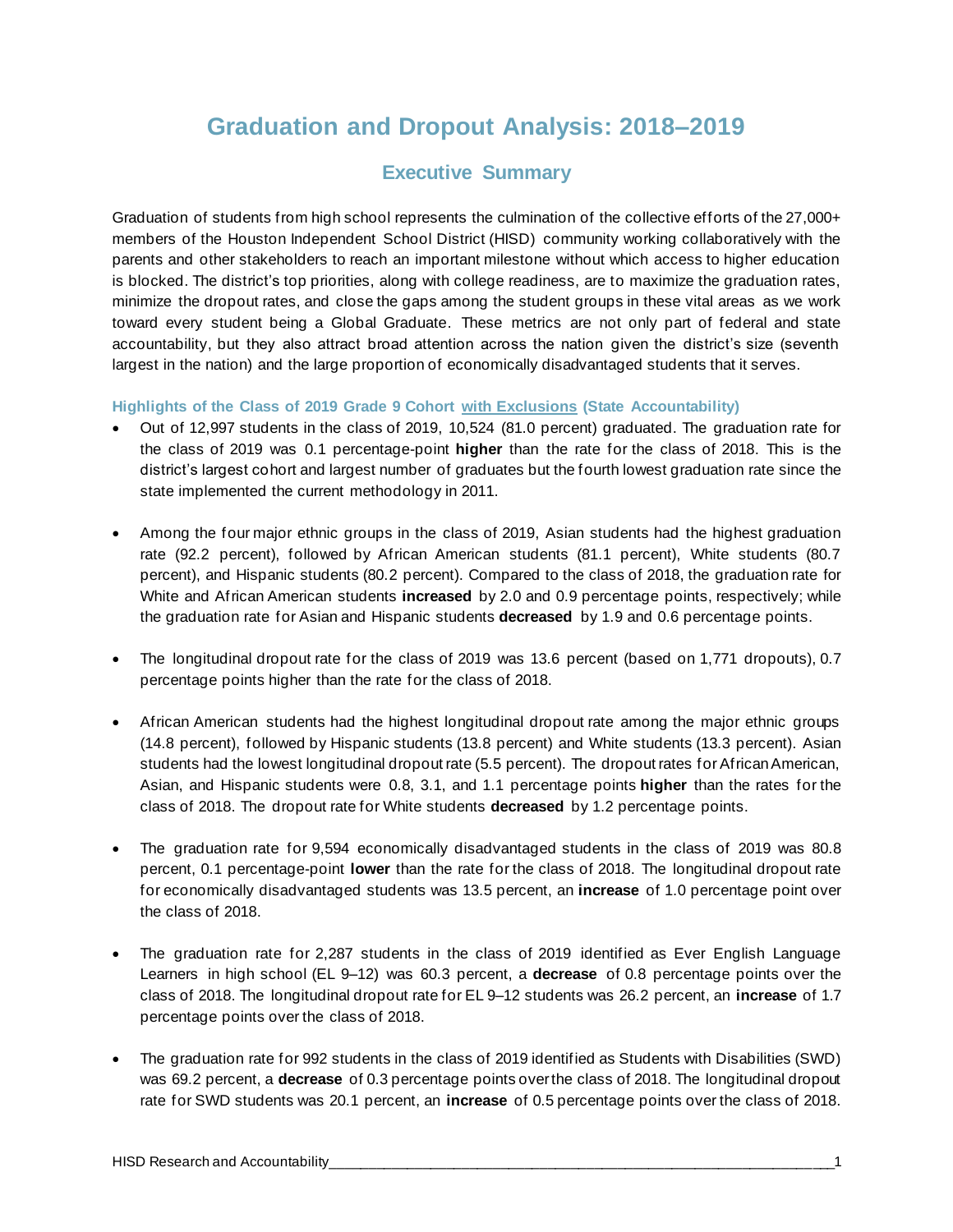#### **Highlights of the Class of 2019 Grade 9 Cohort without Exclusions (Federal Accountability)**

- The graduation rate used for federal accountability purposes was 79.2 percent for the class of 2019, an **increase** of 0.2 percentage points over the class of 2018, and the second highest rate since 2011.
- The longitudinal dropout rate for all students **increased** by 0.7 percentage points from 13.3 percent in 2018 to 14.0 percent in 2019.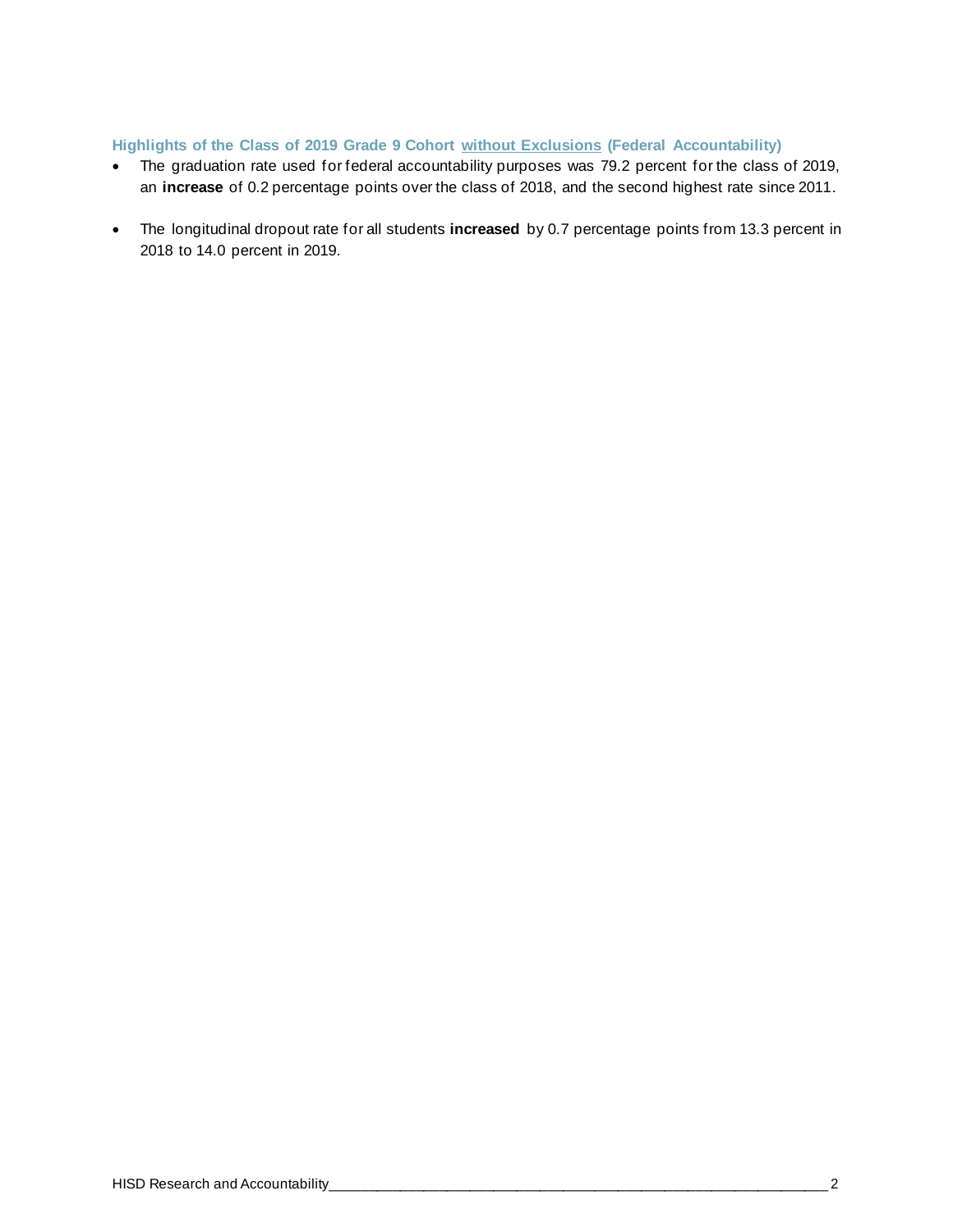### **Introduction**

This report provides the four-year longitudinal graduation and dropout rates for students who were expected to graduate from Houston Independent School District (HISD) high schools in 2018–2019 and the annual dropout rates for students who attended district schools in grades 7–8 during 2018–2019. The Texas Education Agency reports rates both **with exclusions** for state accountability purposes and **without exclusions** for federal accountability purposes. Both are included in this report.

The longitudinal rates reflect the percentages of students from a class of students beginning in ninth grade who graduate, remain enrolled, receive a Texas Certificate of High School Equivalency (TxCHSE), or drop out by the fall following their anticipated graduation date.

The extended longitudinal rates reflect the percentages of students from a class of beginning ninth graders who graduate, remain enrolled, receive TxCHSE, or drop out by the fall a year or more after their anticipated graduation date. The five-year and six-year extended longitudinal rates are not included in this report.

The annual dropout rate measures the percentage of students who drop out of school during one school year based on cumulative enrollment.

Texas uses the National Center for Education Statistics (NCES) dropout def inition. Under this definition, a dropout is a student who is enrolled in public school in Grades 7–12, does not return to public school the following fall, is not expelled, and does not graduate, receive a TxCHSE, continue school outside the publicschool system, begin college, or die.

Based on Public Education Information Management System (PEIMS) records, the Texas Education Agency (TEA) determined that 15,497 students either entered ninth grade in HISD high schools in the 2015–2016 school year or were added to the 2015–16 cohort over the next three years. **Table 1** provides the number of students in the 2015–16 cohort by final status.

| <b>Status</b>                       | <b>Number of Students</b> |        |
|-------------------------------------|---------------------------|--------|
| Graduated                           | 10,524                    |        |
| Continued H.S.                      | 621                       |        |
| Received TxCHSE                     | 81                        |        |
| Dropped out                         | 1,771                     |        |
| Subtotal for State Accountability   |                           | 12,997 |
| Excluded continuer                  | 208                       |        |
| Excluded dropout                    | 93                        |        |
| Excluded graduate                   | 42                        |        |
| Excluded TxCHSE recipient           | 2                         |        |
| Subtotal for Federal Accountability |                           | 13,342 |
| Juvenile detention                  | 105                       |        |
| Other leaver                        | 2,036                     |        |
| Data error                          | 14                        |        |
| Total for 2015-2016 Cohort          |                           | 15,497 |

#### **Table 1. HISD 2015–2016 Cohort by Final Status**

Source: TEA Confidential Class of 2019 Four-Year Longitudinal Summary Report and student list, June 2020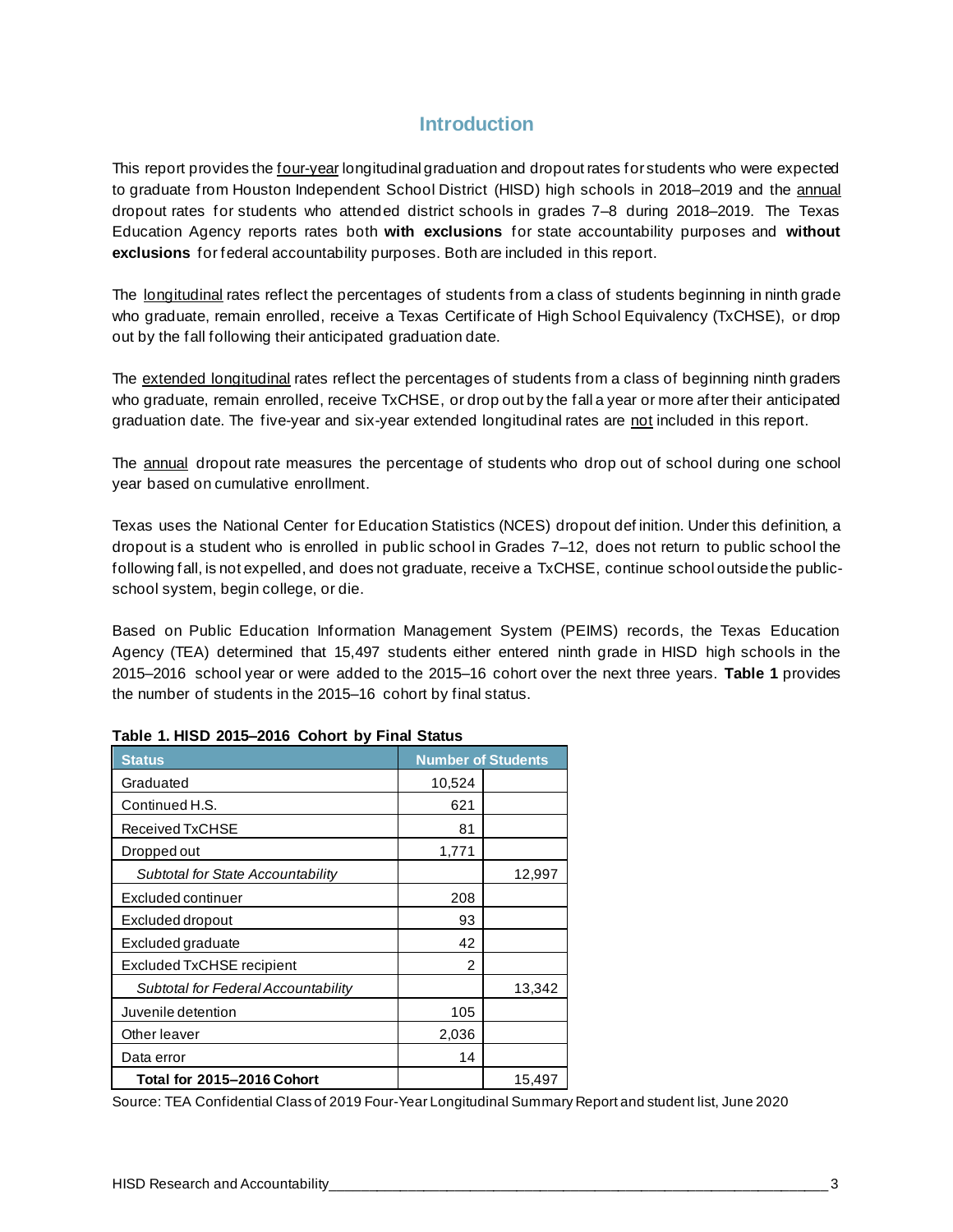Starting in 2010–2011, the Texas Education Agency (TEA) introduced six criteria (TEC §39.053(g-1) and TEC §39.055) that exclude a student from the longitudinal rate calculations for campus and district reporting for state accountability purposes (see **Appendix A**). The exclusions have a positive effect on the completion results. **Table 2** shows the district's total student enrollment, as well as the number of seniors and graduates with exclusions, for the past nine cohorts to provide a context for the data that follow. This is the district's largest cohort and largest number of graduates during that period, but the third lowest graduation rate since 2011 using the state calculations.

| School,<br>Year | <b>District</b><br>Enrollment* | <b>Total Number of</b><br>Enrolled 12th Grade<br>Students* | <b>Graduation Class Cohort</b> | <b>Total Number of</b><br><b>Graduates (with</b><br>Exclusions <sup>^</sup> ) for<br>each Cohort |
|-----------------|--------------------------------|------------------------------------------------------------|--------------------------------|--------------------------------------------------------------------------------------------------|
| 2010-2011       | 203,294                        | 10,463                                                     | Class of 2011 (N=11,126)       | 9,035 (81.2%)                                                                                    |
| 2011-2012       | 201,594                        | 10,271                                                     | Class of 2012 (N=11,030)       | 9,008(81.7%)                                                                                     |
| 2012-2013       | 202,586                        | 10,176                                                     | Class of 2013 (N=11,062)       | 9,023(81.6%)                                                                                     |
| 2013-2014       | 210,716                        | 10,371                                                     | Class of 2014 (N=11,088)       | 9,071 (81.8%)                                                                                    |
| 2014-2015       | 214,462                        | 10,591                                                     | Class of 2015 (N=11,204)       | 9,182 (82.0%)                                                                                    |
| 2015-2016       | 214,891                        | 10,896                                                     | Class of 2016 (N=11,858)       | 9,543 (80.5%)                                                                                    |
| 2016-2017       | 215,408                        | 11,090                                                     | Class of 2017 (N=12,310)       | 9,940 (80.7%)                                                                                    |
| 2017-2018       | 213,528                        | 11,584                                                     | Class of 2018 (N=12,889)       | 10,430 (80.9%)                                                                                   |
| 2018-2019       | 209,040                        | 11,591                                                     | Class of 2019 (N=12,997)       | 10,524 (81.0%)                                                                                   |

| Table 2. HISD Enrollment and Graduates (with Exclusions) for State Accountability, 2011–2019 |  |  |  |
|----------------------------------------------------------------------------------------------|--|--|--|
|----------------------------------------------------------------------------------------------|--|--|--|

Sources: \*2010-2012 enrollment data is from Academic Excellence Indicator System for 2010–2012 and 2012– 2018 enrollment data is from Texas Academic Performance Reports 2012–2013 to 2018–2019. ^TEA Class of 2011, 2012, 2013, 2014, 2015, 2016, 2017, 2018, and 2019 Confidential Four-Year Longitudinal Summary Report with Exclusions for State Accountability.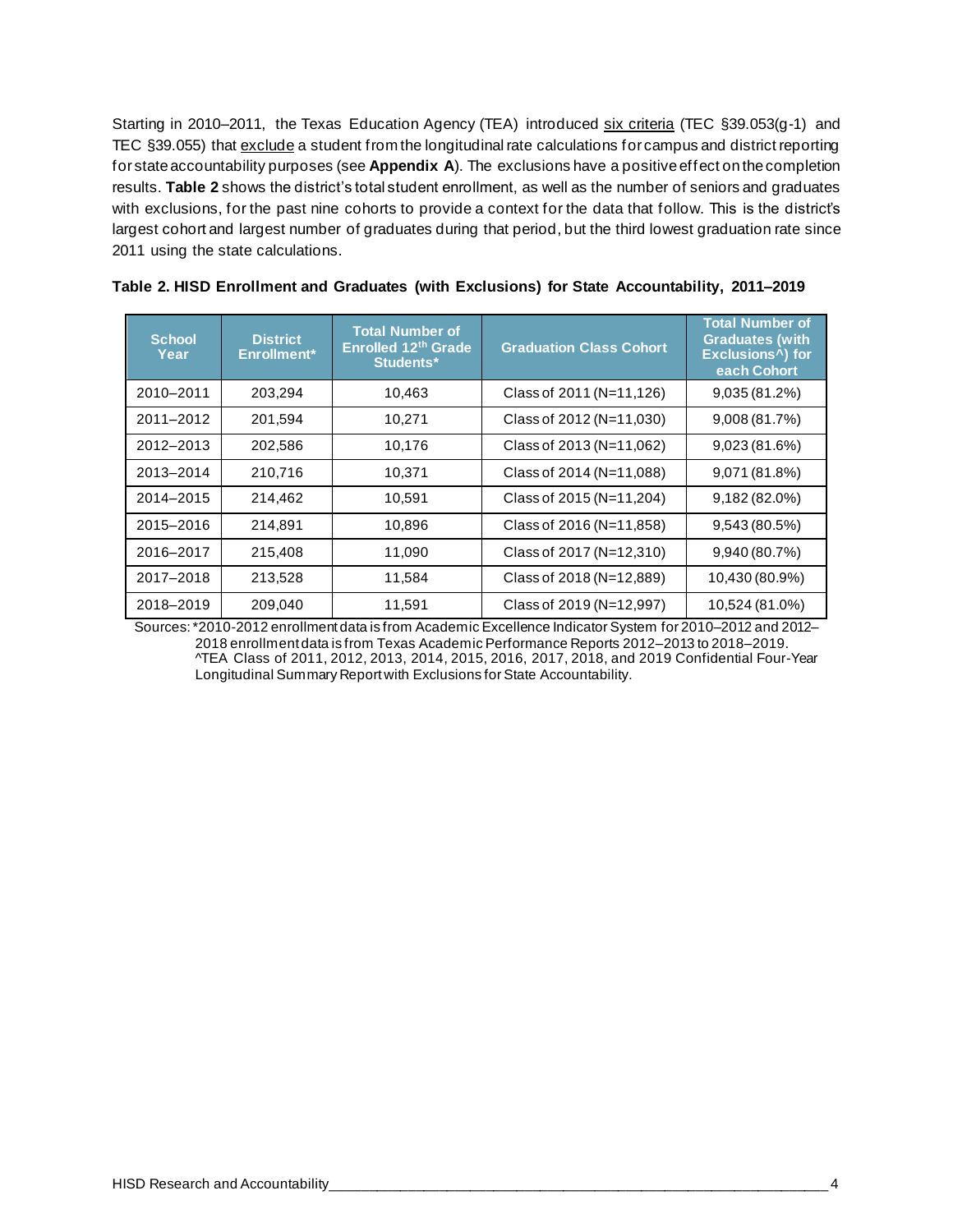

#### **Graduation and Dropout Results with Exclusions**





Source: TEA Confidential Class of 2019 Four-Year Longitudinal Summary Report, June 2020

#### **Figure 1** indicates that from **2011 to 2019:**

- The longitudinal four-year graduation rates with exclusions **increased** for the African American, Hispanic, students who were ever coded as English learners in high school (EL 9–12), and Students with Disabilities (SWD) student groups.
- The longitudinal four-year graduation rates with exclusions **decreased** for the All, Asian, White, and Economically Disadvantaged groups.
- The Hispanic-White gap in the four-year graduation rate with exclusions **decreased** from 11.3 percentage points in 2011 to 0.5 percentage points in 2019. This is due to a 1.0 percentage-point increase in the Hispanic student group and a 9.8 percentage-point drop in the White student group.
- The African American-White gap in the four-year graduation rate with exclusions **decreased** from 10.4 percentage points in 2011 to 0.4 percentage points in 2019; now in favor of African American students. This is due to a 1.0 percentage-point increase in the African American student group and a 9.8 percentage-point drop in the White student group.

#### **Figure 1** indicates that from **2018 to 2019**:

• The longitudinal four-year graduation rates with exclusions **increased** for the All, African American, and White student groups and **decreased** for the Asian, Hispanic, Economically Disadvantaged, EL 9– 12, and SWD student groups.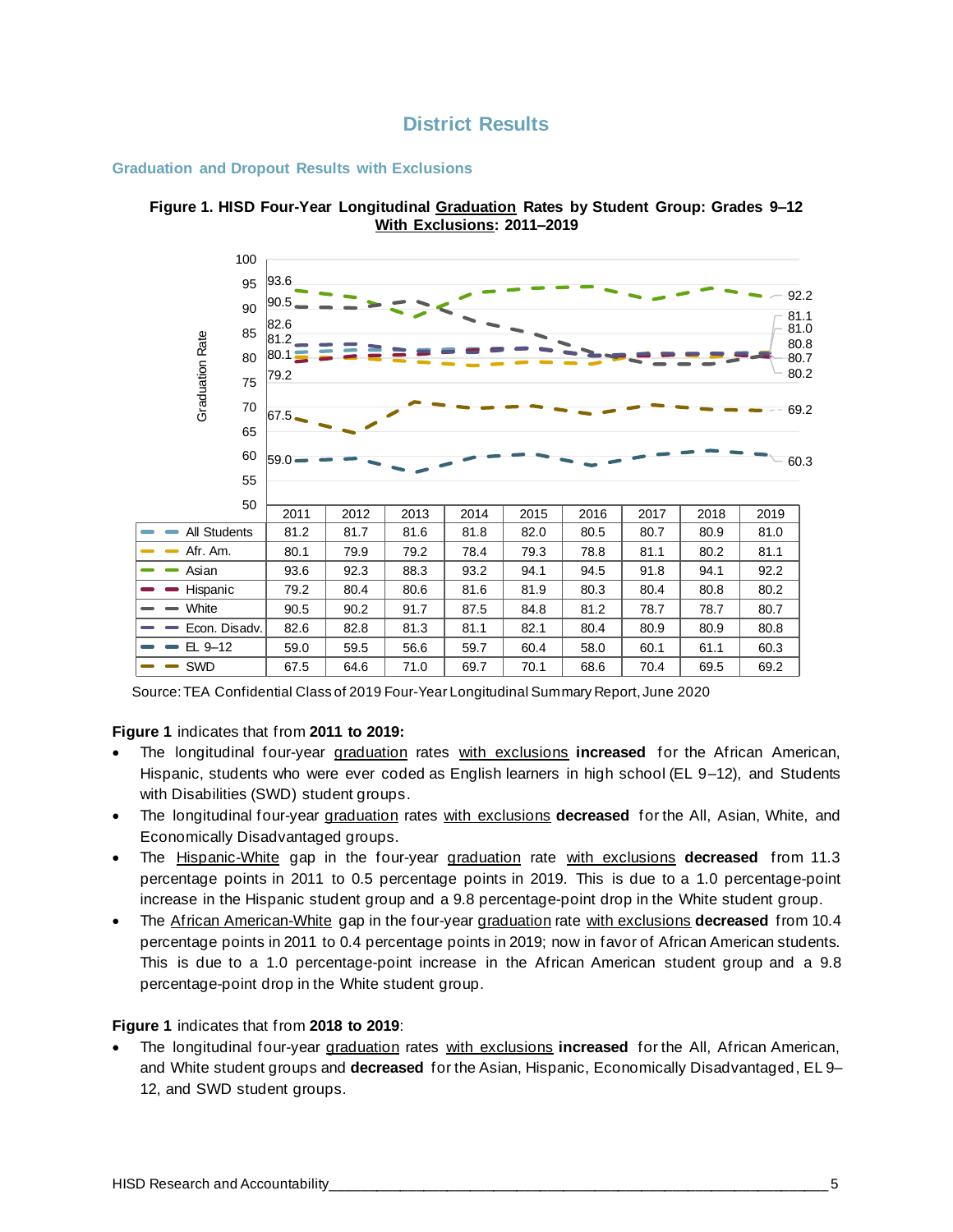**Figure 2. HISD Four-Year Longitudinal Dropout Rates by Student Group: Grades 9–12 With Exclusions: 2011–2019** 



Source: TEA Confidential Class of 2019 Four-Year Longitudinal Summary Report, June 2020

#### **Figure 2** indicates that from **2011 to 2019**:

- The longitudinal four-year dropout rates with exclusions **increased** for the All, African American, Asian, Hispanic, White, Economically Disadvantaged, EL 9–12, and SWD student groups. I**ncreases** ranged from 1.1 percentage points for African American students to 9.1 percentage points for White students.
- The Hispanic-White gap in the four-year dropout rate with exclusions **declined** from 6.7 percentage points in 2011 to 0.5 percentage points in 2019. However, both student groups showed an increase in dropout rates since 2011.
- The African American-White gap in the four-year dropout rate with exclusions **declined** from 9.5 percentage points in 2011 to 1.5 percentage points in 2019. However, both student groups showed an increase in dropout rates since 2011.

#### **Figure 2** indicates that from **2018 to 2019**:

• The longitudinal four-year dropout rates with exclusions **declined** for the White student group and **increased** for the All, African American, Asian, Hispanic, Economically Disadvantaged, EL 9–12, and SWD student groups.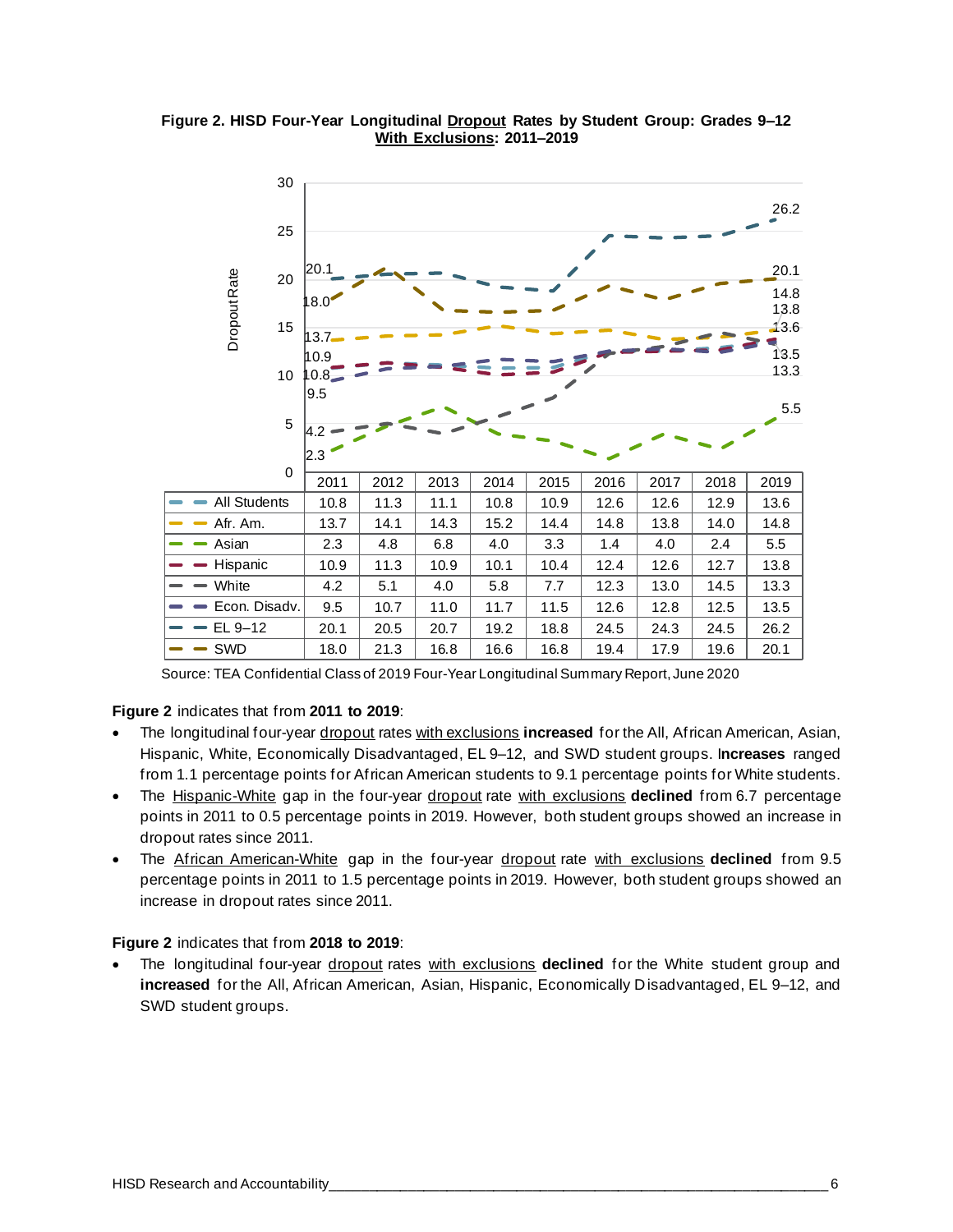

**Figure 3. HISD Annual Dropout Rates by Student Group: Grades 7–8 With Exclusions: 2011–2019**

Source: TEA 2018–2019 Annual Dropout Summary Report, June 20120

#### **Figure 3** indicates that from **2011 to 2019**:

- The annual dropout rates with exclusions for state accountability purposes for students in grades 7-8 **increased** for all student groups from 2011 to 2019. The increases range from 0.9 percentage points (Asian students) to 1.9 percentage points (EL students).
- The Hispanic-White gap in the annual dropout rate with exclusions **decreased** from 0.1 percentage points in 2011 to no difference in 2019.
- The African American-White gap in the annual dropout rate with exclusions **increased** 0.2 percentage points in 2011 to 0.6 percentage points in 2019.

#### **Figure 3** indicates that from **2018 to 2019**:

• The annual dropout rates **increased** for the Hispanic and EL student groups and **decreased** for All, African American, Asian, White, and SWD student groups student groups. The Economically Disadvantaged student group remained the same.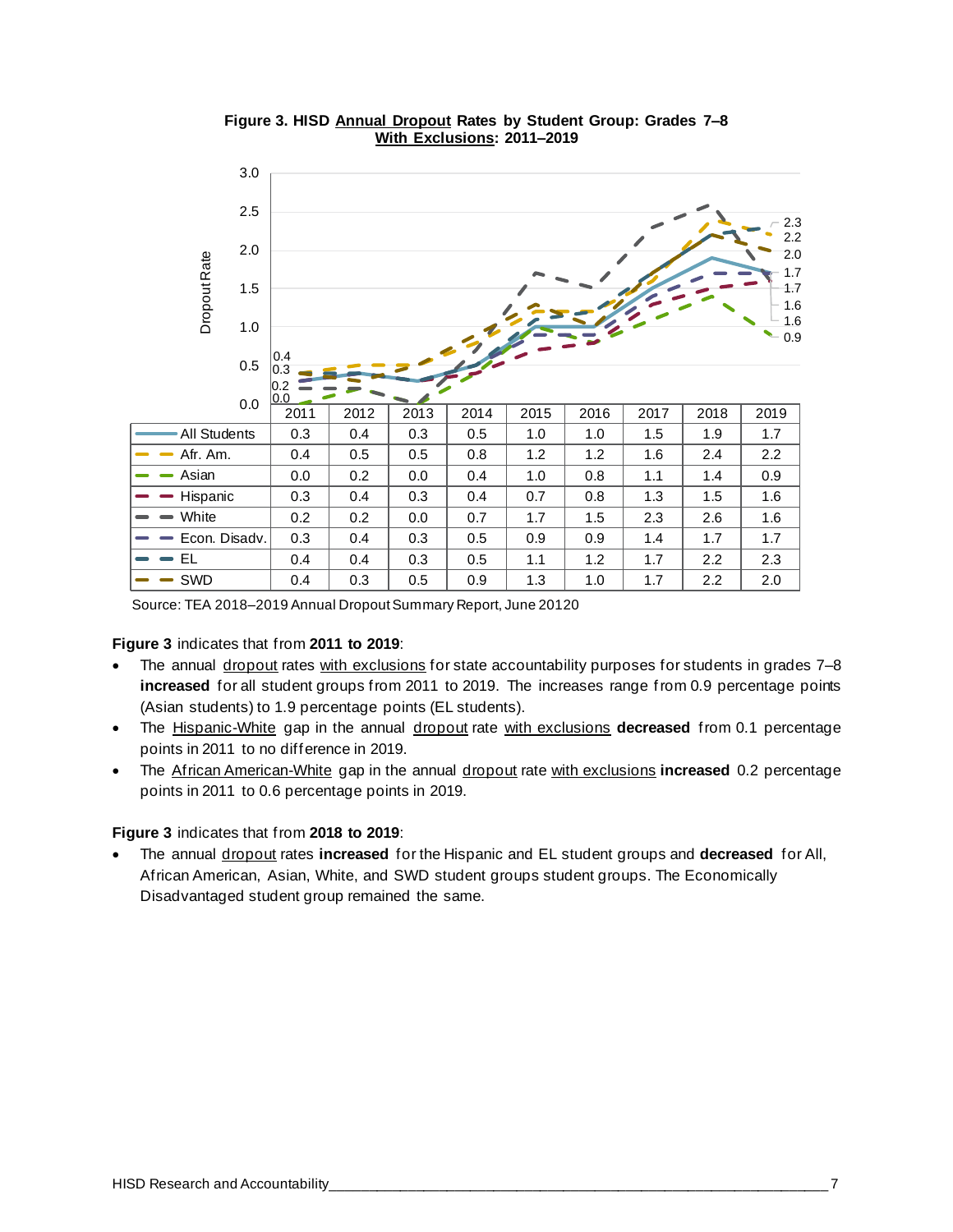#### **Results for English Language Learners Based on HISD Internal Tracking**

TEA reports graduation rates for English Learners (EL) who were an EL at some point in high school (i.e. EL 9–12) or an EL at the time of expected graduation. HISD also tracks EL students (Ever EL HISD) throughout their entire time in the district (Archived Chancery/SASI records). In the class of 2019, the longitudinal four-year graduation rate (with exclusions) for Ever EL HISD (79.7 percent) was **higher** than the Ever EL HS student group (60.3 percent) and 1.3 percentage points **lower** than the All student group (81.0 percent). The longitudinal four-year dropout rate (with exclusions) for Ever EL HISD (13.7 percent) was lower than the EL 9–12 (26.2 percent) rate.

#### **Foundation High School Program**

In 2013, Texas established the Foundation High School Program (FHSP), a graduation program for students entering high school during the 2014–2015 school year. The new FHSP replaced the Minimum High School Program (MHSP). Under the FHSP, students may graduate without a curriculum endorsement (FHSP), with one or more endorsements (FHSP-E), or with a Distinguished Level of Achievement (FHSP-DLA).

|                | # of<br><b>Grads</b> | <b>Without</b><br>Endorsement*<br>(FHSP) | <b>Endorsement</b><br>(FHSP-E) | <b>Distinguished</b><br>(FHSP-DLA) | <b>FHS35^</b> | Min. | Rec./<br>Adv. |
|----------------|----------------------|------------------------------------------|--------------------------------|------------------------------------|---------------|------|---------------|
| No Endorsement | 1,300                | 893                                      |                                | 137                                | 244           |      | 18            |
| Endorsement    | 4,376                |                                          | 4                              | 4,371                              |               |      |               |
| 2 Endorsements | 3,220                |                                          |                                | 3,220                              |               |      |               |
| 3 Endorsements | 1,406                |                                          |                                | 1,406                              |               |      |               |
| 4 Endorsements | 213                  |                                          |                                | 213                                |               |      |               |
| 5 Endorsements | 9                    |                                          |                                | 9                                  |               |      |               |
| Total          | 10,524               | 893                                      | 5                              | 9,356                              | 245           |      | 18            |

#### **Table 3. HISD Diploma and Endorsements for Graduates (with Exclusions), Class of 2019**

\* TEC, Section 28.025(b) allows students, with parent permission, to opt out of a diploma with Endorsements. ^ Students submitted with a diploma program code of '35' were receiving special education services and were not

eligible to pursue an endorsement (FHS35).

Source: TEA Class of 2019 Four-Year Final Student List, June 2020

The FHSP provides the following endorsements: Science, Technology, Engineering, and Math (STEM), Business and Industry, Public Services, Arts and Humanities, and Multidisciplinary Studies. Graduates may earn one or more endorsements by completing the curriculum requirements under each endorsement. To earn a distinguished degree, the students must first earn an endorsement. The requirements for each endorsement and details regarding which endorsements are offered at each HISD high school are available at [http://houstonisd.org/planyourpath.](http://houstonisd.org/planyourpath)

**Table 3** shows the distribution of diploma types for the class of 2019 graduates (with exclusions), the second class who could earn endorsements or a distinguished level of achievement. Of the 10, 524 graduates in 2019, 9,356 graduates (89 percent) earned a distinguished diploma and only 5 students earned an endorsement without a distinguished diploma. 893 graduates (8 percent) graduated under FHSP without an endorsement. 18 students graduated under the Recommended High School Program (Rec.) or Advanced High School Program (Adv.) diploma program. **Table 4** (p. 9) shows how many class of 2019 graduates earned each endorsement.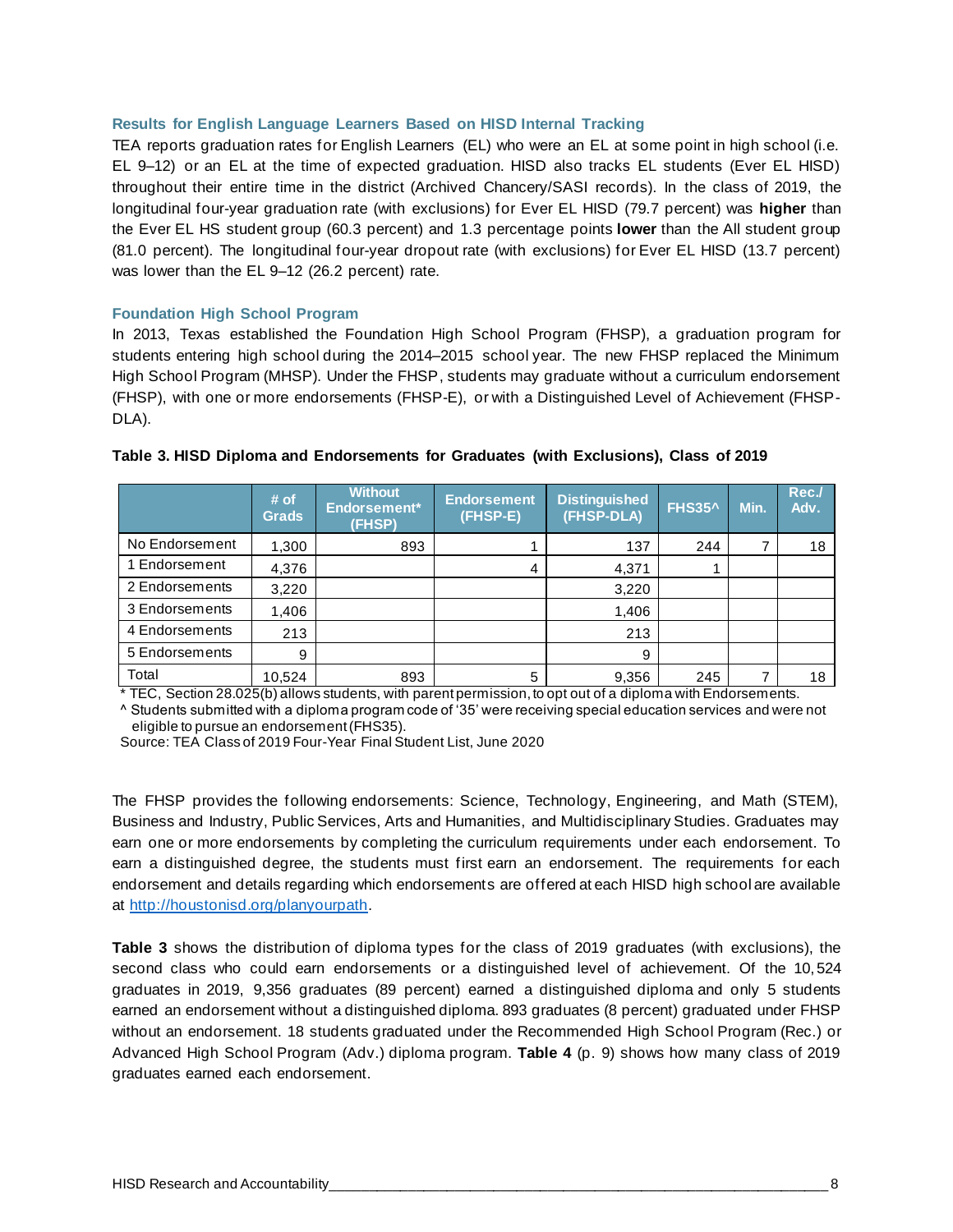|                                                |               | <b>Total</b>  | % of Endorsements |               |  |  |
|------------------------------------------------|---------------|---------------|-------------------|---------------|--|--|
|                                                | Class of 2018 | Class of 2019 | Class of 2018     | Class of 2019 |  |  |
| <b>STEM</b>                                    | 2,123         | 2.912         | 18.6%             | 18.3%         |  |  |
| Business and Industry                          | 2,004         | 2,418         | 17.5%             | 15.2%         |  |  |
| <b>Public Services</b>                         | 1.024         | 1.231         | $9.0\%$           | 7.7%          |  |  |
| Arts and Humanities                            | 1,490         | 2.642         | 13.0%             | 16.6%         |  |  |
| <b>Multidisciplinary Studies</b>               | 4,796         | 6.728         | 41.9%             | 42.2%         |  |  |
| <b>Total Endorsements</b><br>(Duplicate Count) | 11,437        | 15,931        | 100.0%            | 100.0%        |  |  |

#### **Table 4. Diploma Program for Graduates under FHSP, Classes of 2018 and 2019**

Source: TEA Class of 2019 Four-Year Final Student List, June 2020 and PEIMS FALL 2016-2019

#### **Graduation and Dropout Results without Exclusions**

**Table 5** shows the district's total student enrollment, as well as the number of seniors and graduates without exclusions, for the past nine cohorts to provide a context for the data that follow in Figures 4–6. The graduation rate increased 0.2 percentage points from the prior year but is still 0.1 percentage points lower than the highest rate in 2015. However, this is the largest cohort and number of graduates during the same period.

| Table 5. HISD Enrollment and Graduates (without Exclusions) for Federal Accountability, 2011-2019 |  |  |  |  |  |
|---------------------------------------------------------------------------------------------------|--|--|--|--|--|
|                                                                                                   |  |  |  |  |  |

| <b>School</b><br>Year | <b>District</b><br>Enrollment* | <b>Total Number of</b><br>Enrolled 12th Grade<br>Students* | <b>Graduation Class</b><br><b>Cohort</b> | <b>Total Number of</b><br><b>Graduates without</b><br><b>Exclusions</b> <sup>^</sup> for<br>each Cohort |
|-----------------------|--------------------------------|------------------------------------------------------------|------------------------------------------|---------------------------------------------------------------------------------------------------------|
| 2010-2011             | 203.294                        | 10,463                                                     | Class of 2011 (N=11,561)                 | 9,070 (78.5%)                                                                                           |
| 2011-2012             | 201,594                        | 10,271                                                     | Class of 2012 (N=11,461)                 | 9,033(78.8%)                                                                                            |
| 2012-2013             | 202,586                        | 10,176                                                     | Class of 2013 (N=11,524)                 | 9,053 (78.6%)                                                                                           |
| 2013-2014             | 210,716                        | 10,371                                                     | Class of 2014 (N=11,576)                 | 9,099(78.6%)                                                                                            |
| 2014-2015             | 214,462                        | 10,591                                                     | Class of 2015 (N=11,620)                 | 9,210 (79.3%)                                                                                           |
| 2015-2016             | 214,891                        | 10,896                                                     | Class of 2016 (N=12,293)                 | 9,580 (77.9%)                                                                                           |
| 2016-2017             | 215,408                        | 11,090                                                     | Class of 2017 (N=12,660)                 | 9,980 (78.8%)                                                                                           |
| 2017-2018             | 213,528                        | 11,584                                                     | Class of 2018 (N=13,239)                 | 10,463 (79.0%)                                                                                          |
| 2018-2019             | 209,040                        | 11,591                                                     | Class of 2019 (N=13,342)                 | 10,566 (79.2%)                                                                                          |

Sources: \*2011-2012 enrollment data is from Academic Excellence Indicator System for 2011–2012 and 2012– 2018 enrollment data is from Texas Academic Performance Reports 2012–2013 to 2018–2019. ^TEA Class of 2012, 2013, 2014, 2015, 2016, 2017, 2018, and 2019 Confidential Four-Year Longitudinal Summary Report without Exclusions for Federal Accountability.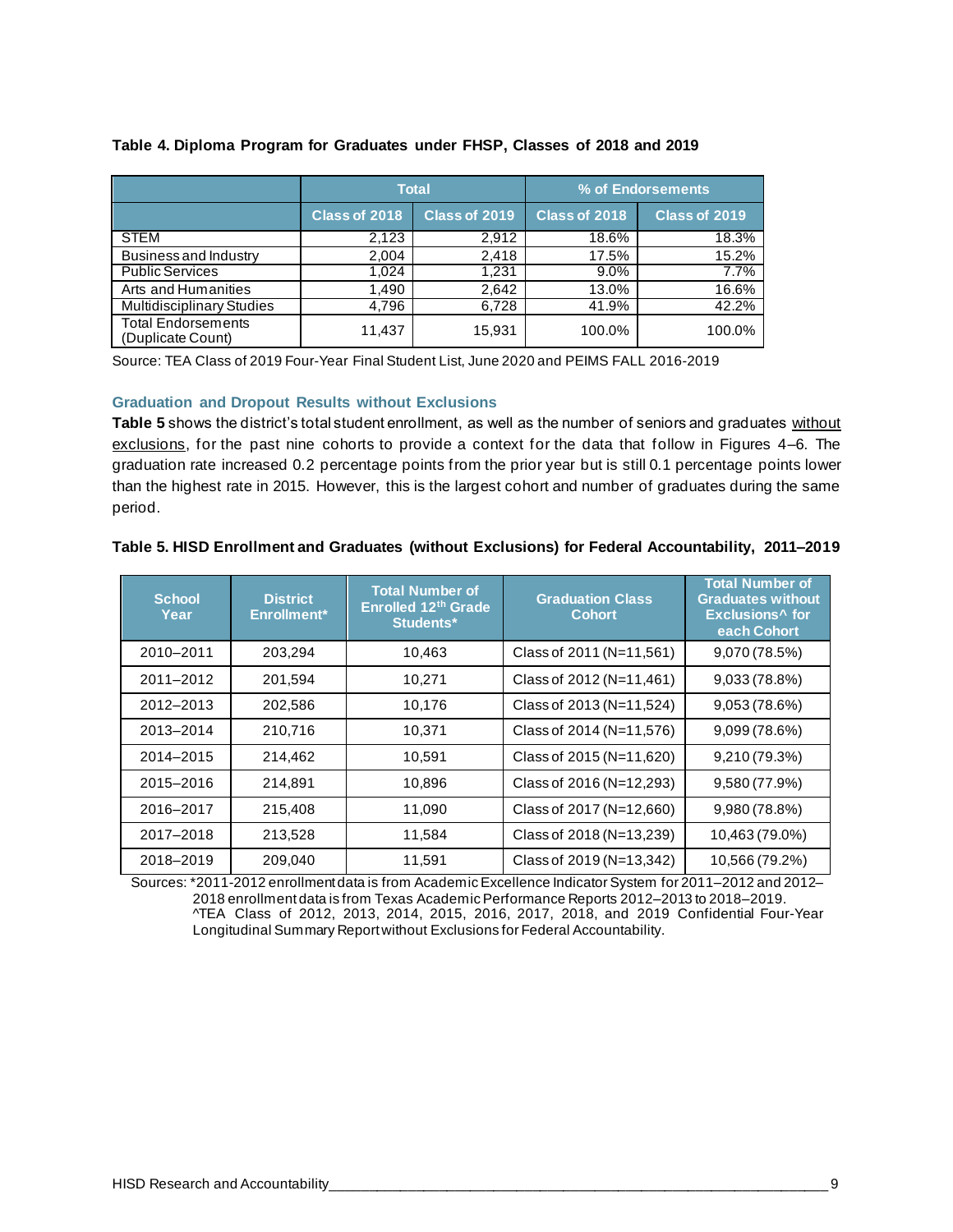

**Figure 4. HISD Four-Year Longitudinal Graduation Rates by Student Group: Grades 9–12 Without Exclusions: 2011–2019**

Source: TEA Confidential Class of 2019 Four-Year Longitudinal Summary Report, June 2020.

#### **Figure 4** indicates that from **2011 to 2019**:

- The class of 2019 graduation rate of 79.2 percent is the second highest for the district since 2011 using the federal calculations.
- The longitudinal four-year graduation rates without exclusions **increased** for the All, African American, Hispanic, and EL 9–12 student groups. Percentage-point **increases** range from 0.7 for All students (from 78.5 percent in 2011 to 79.2 percent in 2019) to 3.5 for EL 9–12 students (from 54.4 percent in 2011 to 57.9 percent in 2019).
- The longitudinal four-year graduation rates without exclusions **decreased** for the Asian, White, Economically Disadvantaged, and SWD student groups. Percentage-point **decreases** range from 0.5 for Asian student group (from 91.7 percent in 2011 to 91.2 percent in 2019) to 10.6 for White students (from 90.1 percent in 2011 to 79.5 percent in 2019).
- The Hispanic-White gap in the four-year graduation rate without exclusions **declined** from 13.9 percentage points in 2011 to 1.0 percentage points in 2019. The White student group showed a decrease in their graduation rate since 2013.
- The African American-White gap in the four-year graduation rate without exclusions **declined** from 13.0 percentage points in 2011 to 0.6 percentage points in 2019. The White student group showed a decrease in their graduation rate since 2013.

#### **Figure 4** indicates that from **2018 to 2019**:

• The longitudinal four-year graduation rates without exclusions **increased** for the All, African American, White, and SWD student groups, and **decreased** for the Asian, Hispanic, and EL 9–12 student groups. The Economically Disadvantaged student group remained the same.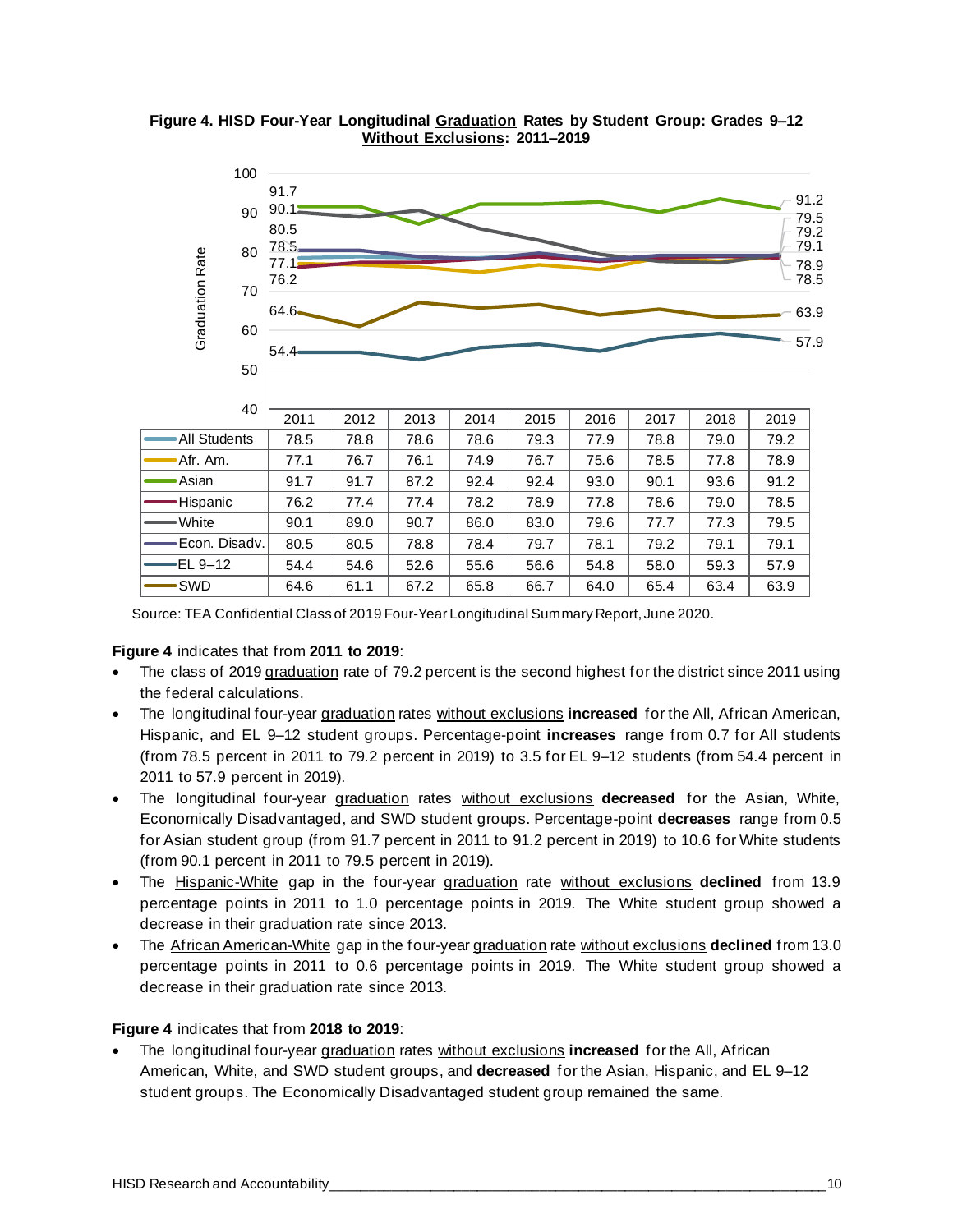

**Figure 5. HISD Four-Year Longitudinal Dropout Rates by Student Group: Grades 9–12 Without Exclusions: 2011–2019**

Source: TEA Confidential Class of 2019 Four-Year Longitudinal Summary Report, June 2020

**Figure 5** indicates that from **2011 to 2019**:

- The longitudinal four-year dropout rates without exclusions for federal accountability purposes **increased** for the All, African American, Asian, Hispanic, White, Economically Disadvantaged, EL 9– 12, and SWD student groups. Percentage-point **increases** range from 0.2 percentage points for SWD students (from 19.8 percent in 2011 to 20.0 percent in 2019) to 8.9 percentage points for White students (from 4.5 percent in 2008 to 13.4 percent in 2018).
- The Hispanic-White gap in the four-year dropout rate without exclusions declined from 7.5 percentage points in 2011 to 0.6 percentage points in 2019.
- The African American-White gap in the four-year dropout rate without exclusions **declined** from 10.2 to 2.2 percentage points from 2011 to 2019.

**Figure 5** indicates that from **2018 to 2019**:

• The longitudinal four-year dropout rates without exclusions **decreased** for the White student group and **increased** for the All, African American, Asian, Hispanic, Economically Disadvantaged, EL 9–12, and SWD student groups.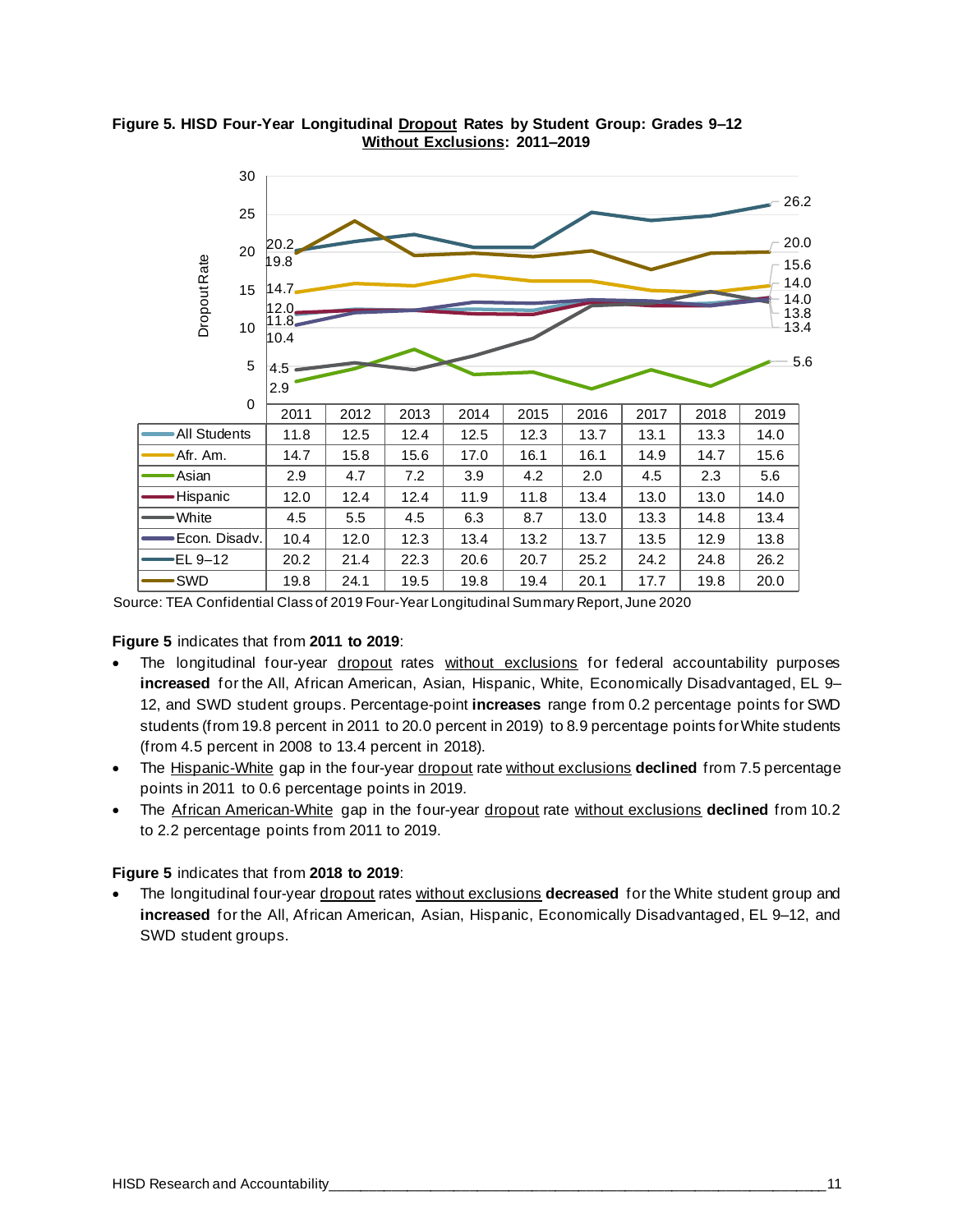

**Figure 6. HISD Annual Dropout Rates by Student Group: Grades 7–8 Without Exclusions: 2011–2019**

Source: TEA 2018–2019 Annual Dropout Summary Report, June 2020.

#### **Figure 6** indicates that from **2011 to 2019**:

- The annual dropout rates for students in grades 7**–**8 without exclusions for federal accountability purposes **increased** forall student groups from 2011 to 2019. The increases range from 0.9 percentage points (Asian student group) to 1.9 percentage points (EL student group).
- The Hispanic-White gap in the annual dropout rate without exclusions **decreased** from 0.1 percentage points in 2011 to 0.0 percentage point in 2019. However, both student groups' dropout rates increased.
- The African American-White gap in the annual dropout rate without exclusions **increased** from 0.3 to 0.7 percentage points from 2011 to 2019.

#### **Figure 6** indicates that from **2018 to 2019**:

• Annual dropout rates without exclusions **increased** for the Economically Disadvantaged and EL student groups and **decreased** for the All, African American, Asian, and SWD student groups. The Hispanic student group remained the same.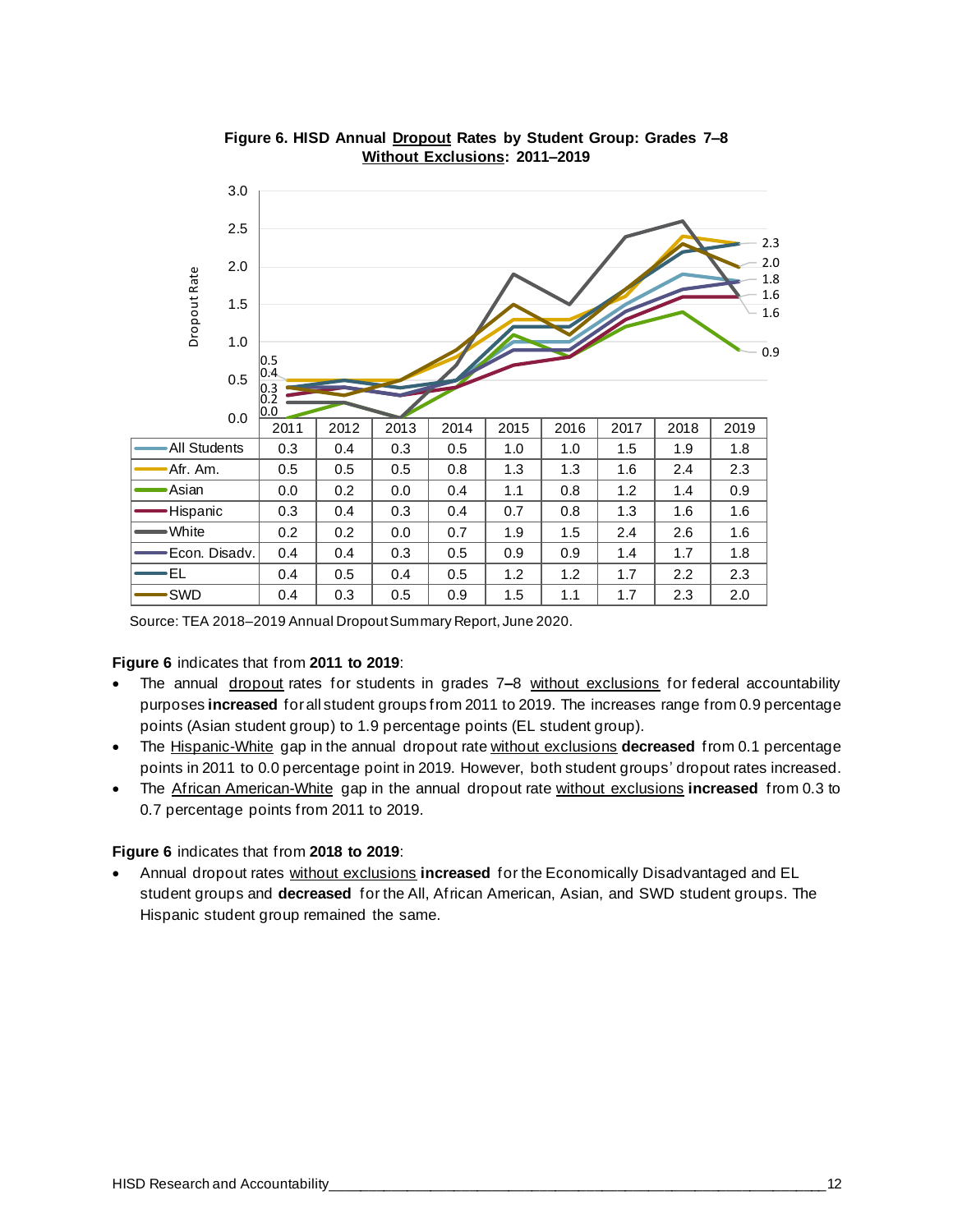| Group               | <b>District</b> | 2011 | 2012 | 2013 | 2014 | 2015 | 2016 | 2017 | 2018 | 2019 |
|---------------------|-----------------|------|------|------|------|------|------|------|------|------|
| <b>All Students</b> | <b>HISD</b>     | 812  | 81.7 | 81.6 | 81.8 | 82.0 | 80.5 | 80.7 | 80.9 | 81.0 |
|                     | <b>State</b>    | 85.9 | 87.7 | 88.0 | 88.3 | 89.0 | 89.1 | 89.7 | 90.0 | 90.0 |
| African             | <b>HISD</b>     | 80.1 | 79.9 | 79.2 | 78.4 | 79.3 | 78.8 | 811  | 80.2 | 811  |
| American            | State           | 80.9 | 83.5 | 84.1 | 84.2 | 85.2 | 85.4 | 86.1 | 86.5 | 86.2 |
| Asian               | <b>HISD</b>     | 93.6 | 92.3 | 88.3 | 93.2 | 94.1 | 94.5 | 918  | 94.1 | 92.2 |
|                     | <b>State</b>    | 95.0 | 94.4 | 93.8 | 94.8 | 95.4 | 95.7 | 96.0 | 96.4 | 96.4 |
| Hispanic            | <b>HISD</b>     | 79.2 | 80.4 | 80.6 | 816  | 81.9 | 80.3 | 80.4 | 80.8 | 80.2 |
|                     | <b>State</b>    | 818  | 84.3 | 85.1 | 85.5 | 86.5 | 86.9 | 87.7 | 88.2 | 88.2 |
| White               | <b>HISD</b>     | 90.5 | 90.2 | 91.7 | 87.5 | 84.8 | 81.2 | 78.7 | 78.7 | 80.7 |
|                     | <b>State</b>    | 92.0 | 93.0 | 93.0 | 93.0 | 93.4 | 93.4 | 93.6 | 93.6 | 93.7 |
| Economically        | <b>HISD</b>     | 82.6 | 82.8 | 81.3 | 81.1 | 82.1 | 80.4 | 80.9 | 80.9 | 80.8 |
| Disadvantaged       | <b>State</b>    | 83.7 | 85.1 | 85.2 | 85.2 | 85.6 | 86.0 | 86.9 | 87.3 | 87.2 |
| $EL 9-12$           | <b>HISD</b>     | 59.0 | 59.5 | 56.6 | 59.7 | 60.4 | 58.0 | 60.1 | 61.1 | 60.3 |
|                     | <b>State</b>    | 66.8 | 69.1 | 713  | 71.5 | 73.3 | 73.7 | 75.5 | 77.2 | 78.0 |
| Students with       | <b>HISD</b>     | 67.5 | 64.6 | 71.0 | 69.7 | 70.1 | 68.6 | 70.4 | 69.5 | 69.2 |
| <b>Disabilities</b> | <b>State</b>    | 76.7 | 76.9 | 77.8 | 77.5 | 78.2 | 77.9 | 77.4 | 77.9 | 77.9 |

#### **Figure 7. HISD and State Four-Year Longitudinal Graduation Rates by Student Group: Grades 9–12 With Exclusions: 2011–2019**

Source: TEA Confidential Class of 2019 Four-Year Longitudinal Summary Report, June 2020; TEA Secondary School Completion and Dropouts in Texas Public Schools 2018–2019, August 2020.

#### **Figure 7** indicates that from **2011 to 2019**:

- The 4-year longitudinal graduation rates with exclusions for the district **increased** for the African American, Hispanic, EL 9–12, and SWD student groups; while the rates **decreased** for the All, Asian, White, and Economically Disadvantaged student groups. The state's longitudinal graduation rates with exclusions **increased** for all student groups.
- HISD's 4-year graduation rates with exclusions continue to lag behind the state's graduation rates for each student group.
- Compared to 2011, HISD narrowed the gap with the state for Students with Disabilities in 2019.

#### **Figure 7** indicates that from **2018 to 2019**:

- The 4-year longitudinal graduation rates with exclusions results for the state increased or remained the same for all student groups except the African American and Economically Disadvantaged student groups, while the rates for the district decreased for all student groups except the All, African American and White student groups.
- When compared to the prior year, HISD's 4-year longitudinal graduation rates with exclusions for the White, African American, and All Students groups showed greater gains than the state.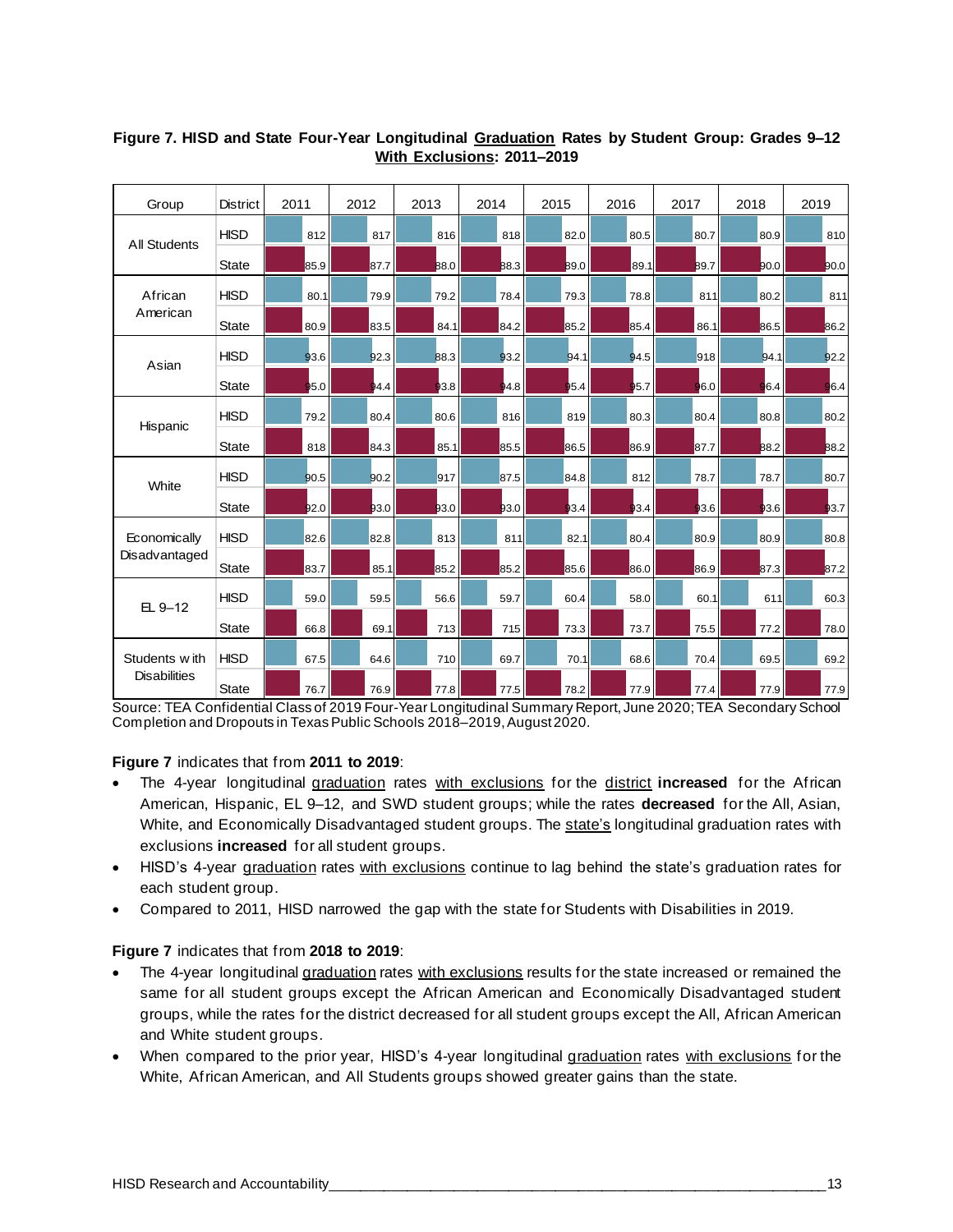|                     |                 |      |      |      |      |      |      |      |      |      | # of     |
|---------------------|-----------------|------|------|------|------|------|------|------|------|------|----------|
| Group               | <b>District</b> | 2011 | 2012 | 2013 | 2014 | 2015 | 2016 | 2017 | 2018 | 2019 | Dropouts |
| <b>All Students</b> | <b>HISD</b>     | 10.8 | 11.3 | 11.1 | 10.8 | 10.9 | 12.6 | 12.6 | 12.9 | 13.6 | 1,771    |
|                     | <b>State</b>    | 6.8  | 6.3  | 6.6  | 6.6  | 6.3  | 6.2  | 5.9  | 5.7  | 5.9  | 22,662   |
| African             | <b>HISD</b>     | 13.7 | 14.1 | 14.3 | 15.2 | 14.4 | 14.8 | 13.8 | 14.0 | 14.8 | 449      |
| American            | <b>State</b>    | 10.9 | 10.1 | 9.9  | 9.8  | 9.5  | 9.1  | 8.7  | 8.3  | 8.8  | 4,326    |
| Asian               | <b>HISD</b>     | 2.3  | 4.8  | 6.8  | 4.0  | 3.3  | 1.4  | 4.0  | 2.4  | 5.5  | 29       |
|                     | State           | 1.4  | 2.1  | 3.0  | 2.4  | 2.2  | 2.0  | 1.7  | 1.4  | 1.7  | 280      |
|                     | <b>HISD</b>     | 10.9 | 11.3 | 10.9 | 10.1 | 10.4 | 12.4 | 12.6 | 12.7 | 13.8 | 1088     |
| Hispanic            | <b>State</b>    | 8.7  | 8.0  | 8.2  | 8.2  | 7.7  | 7.5  | 7.2  | 6.9  | 7.1  | 13,913   |
| White               | <b>HISD</b>     | 4.2  | 5.1  | 4.0  | 5.8  | 7.7  | 12.3 | 13.0 | 14.5 | 13.3 | 181      |
|                     | <b>State</b>    | 3.4  | 3.2  | 3.5  | 3.6  | 3.4  | 3.4  | 3.2  | 3.3  | 3.3  | 3,613    |
| Economically        | <b>HISD</b>     | 9.5  | 10.7 | 11.0 | 11.7 | 11.5 | 12.6 | 12.8 | 12.5 | 13.5 | 1,293    |
| Disadvantaged       | State           | 7.7  | 7.8  | 8.5  | 9.0  | 8.7  | 8.5  | 7.8  | 7.6  | 7.9  | 16,238   |
| $EL 9-12$           | <b>HISD</b>     | 20.1 | 20.5 | 20.7 | 19.2 | 18.8 | 24.5 | 24.3 | 24.5 | 26.2 | 600      |
|                     | State           | 14.6 | 15.4 | 14.9 | 15.9 | 15.1 | 15.2 | 14.2 | 13.7 | 13.7 | 5,604    |
| Students with       | <b>HISD</b>     | 18.0 | 21.3 | 16.8 | 16.6 | 16.8 | 19.4 | 17.9 | 19.6 | 20.1 | 199      |
| <b>Disabilities</b> | State           | 11.3 | 11.2 | 11.1 | 11.2 | 10.4 | 10.2 | 9.6  | 9.4  | 9.4  | 2,969    |

#### **Figure 8. HISD and State Four-Year Longitudinal Dropout Rates by Student Group: Grades 9–12 With Exclusions: 2011–2019**

Source: TEA Confidential Class of 2019 Four-Year Longitudinal Summary Report, June 2020; TEA Secondary School Completion and Dropouts in Texas Public Schools 2018–2019, August 2020.

**Figure 8** indicates that from **2011 to 2019:**

- The four-year longitudinal dropout rates for the district increased for all of the student groups while state rates decreased or remained the same for all student groups except the Asian and Economically Disadvantaged student groups.
- HISD's longitudinal dropout rates are **consistently higher** than the state's for all student groups.
- The district-state gap in the longitudinal dropout rates **increased** for all student groups from 2011 to 2019.

#### **Figure 8** indicates that from **2018 to 2019:**

• HISD's longitudinal dropout rate **decreased** for the White student group, and the state's longitudinal dropout rates remained the same for the White, EL 9-12 and Students with Disabilities student groups while increasing for all other groups.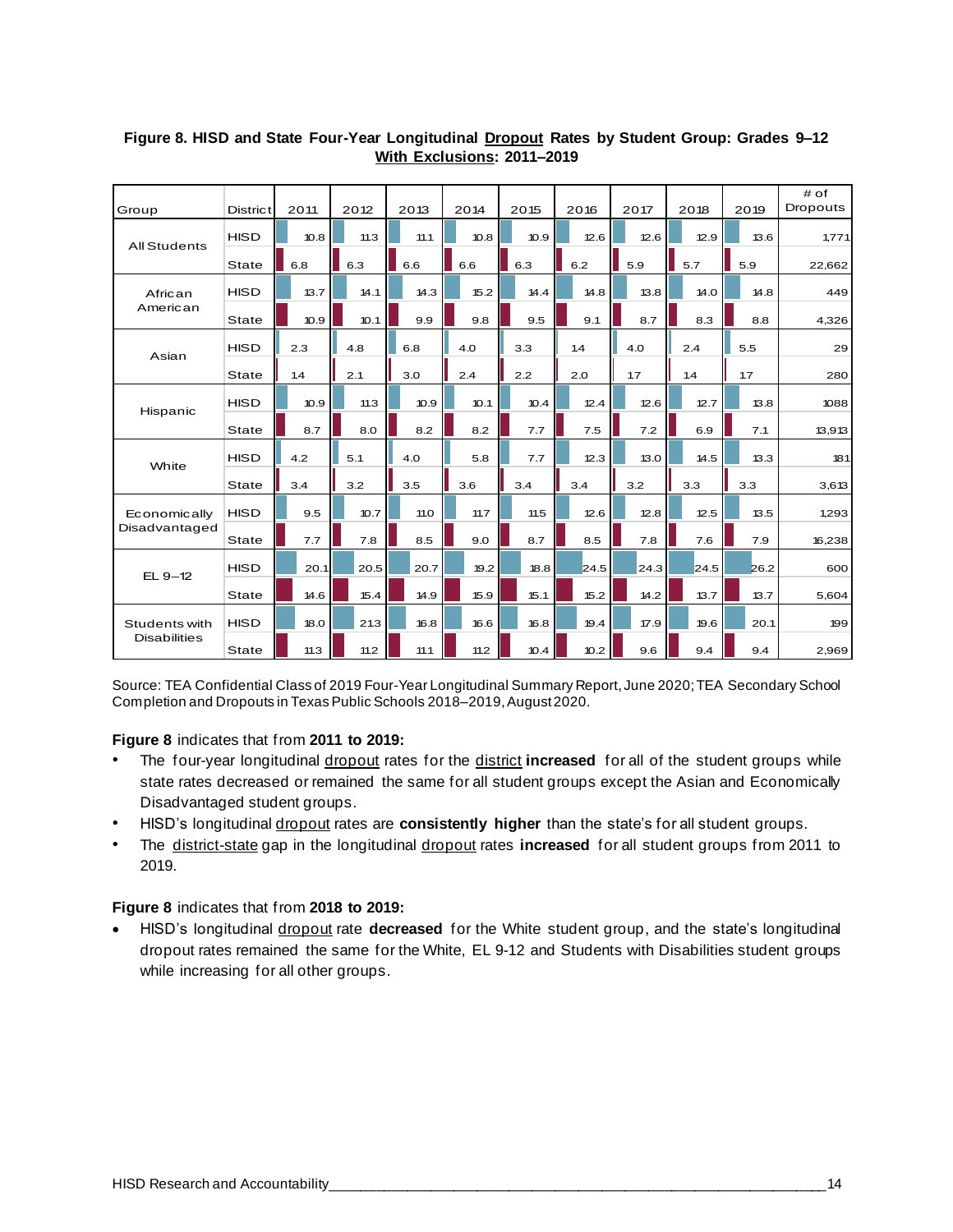#### **Figure 9. HISD and State Four-Year Longitudinal Continuer Rates by Student Group: Grade 9–12 With Exclusions: 2011–2019**

| Group               | <b>District</b> | 2011 | 2012 | 2013 | 2014 | 2015 | 2016 | 2017 | 2018 | 2019 |
|---------------------|-----------------|------|------|------|------|------|------|------|------|------|
|                     | <b>HISD</b>     | 7.3  | 6.3  | 6.7  | 6.7  | 6.6  | 6.3  | 5.9  | 5.5  | 4.8  |
| <b>All Students</b> | <b>State</b>    | 6.2  | 5.0  | 4.6  | 4.3  | 4.1  | 4.2  | 4.0  | 3.8  | 3.7  |
| African             | <b>HISD</b>     | 5.6  | 5.2  | 5.9  | 5.7  | 5.8  | 6.0  | 4.6  | 5.1  | 3.8  |
| American            | <b>State</b>    | 7.4  | 5.5  | 5.3  | 5.3  | 4.8  | 5.1  | 4.9  | 4.8  | 4.5  |
| Asian               | <b>HISD</b>     | 3.8  | 2.9  | 4.6  | 2.8  | 2.6  | 4.2  | 3.8  | 3.0  | 2.3  |
|                     | <b>State</b>    | 3.5  | 3.3  | 3.0  | 2.7  | 2.2  | 2.2  | 2.2  | 2.0  | 1.9  |
| Hispanic            | <b>HISD</b>     | 9.3  | 7.8  | 7.8  | 7.7  | 7.4  | 6.9  | 6.6  | 6.0  | 5.6  |
|                     | <b>State</b>    | 8.4  | 6.7  | 5.9  | 5.6  | 5.3  | 5.2  | 4.8  | 4.6  | 4.4  |
| White               | <b>HISD</b>     | 3.8  | 2.8  | 3.6  | 5.2  | 5.9  | 4.5  | 5.6  | 5.2  | 3.7  |
|                     | <b>State</b>    | 3.3  | 2.7  | 2.6  | 2.5  | 2.4  | 2.6  | 2.6  | 2.5  | 2.4  |
| Economically        | <b>HISD</b>     | 7.5  | 6.1  | 7.2  | 6.6  | 6.1  | 6.6  | 5.7  | 6.2  | 5.2  |
| Disadvantaged       | State           | 7.6  | 6.1  | 5.4  | 5.0  | 5.0  | 5.1  | 4.8  | 4.6  | 4.5  |
| 日9-12               | <b>HISD</b>     | 20.7 | 20.0 | 22.4 | 20.8 | 20.7 | 17.1 | 15.6 | 14.2 | 13.4 |
|                     | <b>State</b>    | 18.1 | 15.1 | 13.4 | 12.3 | 11.4 | 10.9 | 10.1 | 8.9  | 8.0  |
| Students with       | <b>HISD</b>     | 13.8 | 13.9 | 11.7 | 13.6 | 12.9 | 11.8 | 11.4 | 10.5 | 10.7 |
| <b>Disabilities</b> | <b>State</b>    | 11.4 | 11.2 | 10.7 | 10.8 | 11.1 | 11.6 | 12.7 | 12.5 | 12.4 |

(A student is classified as a continuer if he or she is not a graduate and is reported as enrolled in the Texas public school system in the fall after his or her anticipated graduation or later.)

Source: TEA Confidential Class of 2019 Four-Year Longitudinal Summary Report, June 2020; TEA Secondary School Completion and Dropouts in Texas Public Schools 2018–2019, August 2020.

#### **Figure 9** indicates that from **2011 to 2019**:

- The four-year longitudinal continuer rates for the district **decreased** for all student groups.
- The four-year longitudinal continuer rates for the state increased for the Students with Disabilities student group, and the rates **decreased** for the All, African American, Asian, Hispanic, White, Economically Disadvantaged, and EL 9–12 student groups.
- The EL 9-12 students and Students with Disabilities continue to need additional time to graduate more than any other student group for both the district and state.

#### **Figure 9** indicates that from **2018 to 2019:**

- The four-year longitudinal continuer rates for the district **decreased** for the All, African American, Asian, Hispanic, White, Economically Disadvantaged, EL 9–12 student groups, and **increased** for the Students with Disabilities group.
- The four-year longitudinal continuer rates for the state **decreased** for all student groups.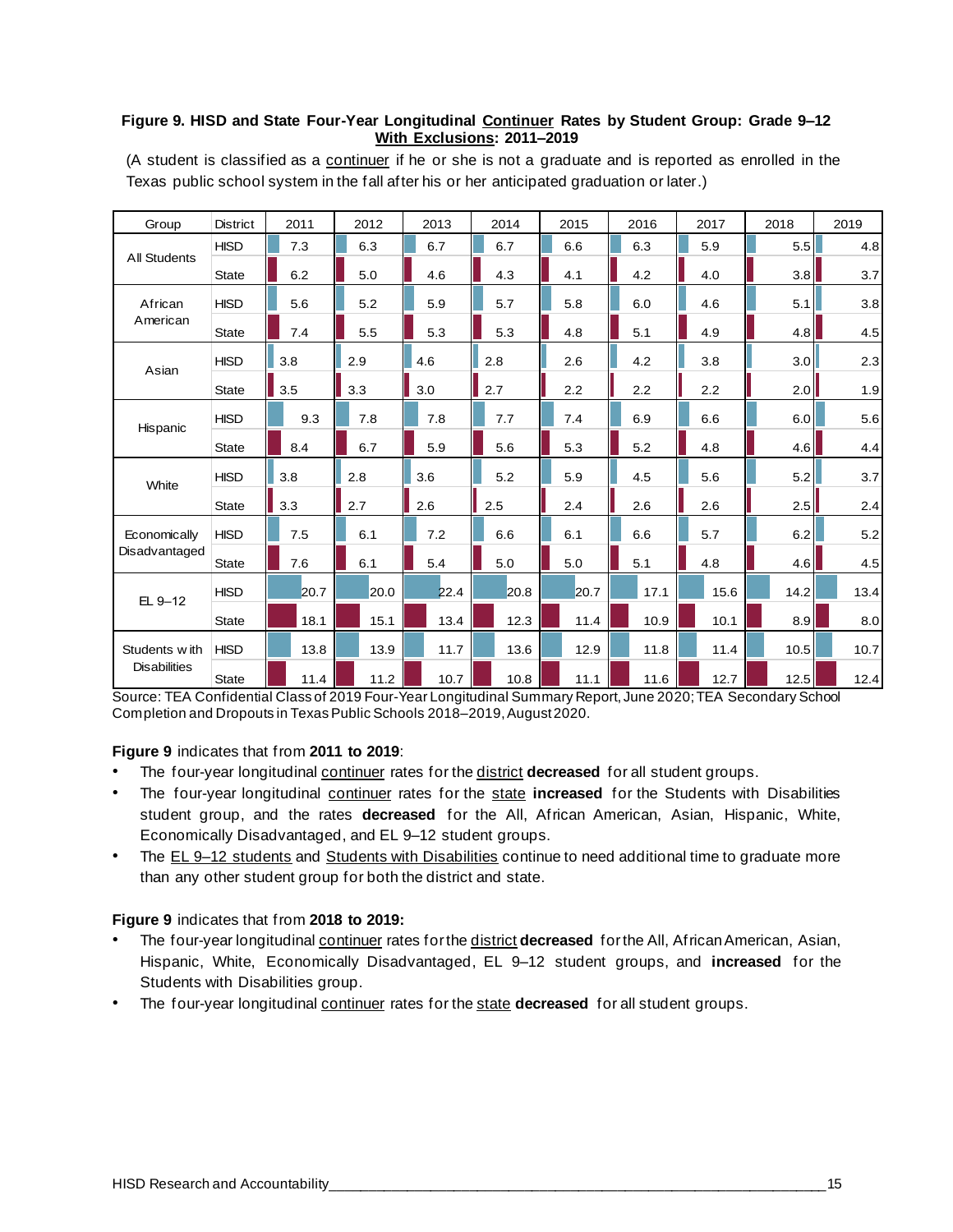| Group               | <b>District</b> | 2011 | 2012 | 2013 | 2014 | 2015 | 2016 | 2017 | 2018 | 2019 | # of<br><b>Dropouts</b> |
|---------------------|-----------------|------|------|------|------|------|------|------|------|------|-------------------------|
|                     | <b>HISD</b>     | 0.3  | 0.4  | 0.3  | 0.5  | 1.0  | 1.0  | 1.5  | 1.9  | 1.7  | 503                     |
| <b>All Students</b> | <b>State</b>    | 0.2  | 0.3  | 0.4  | 0.5  | 0.3  | 0.4  | 0.3  | 0.4  | 0.4  | 3,579                   |
| African             | <b>HISD</b>     | 0.4  | 0.5  | 0.5  | 0.8  | 1.2  | 1.2  | 1.6  | 2.4  | 2.2  | 154                     |
| American            | <b>State</b>    | 0.3  | 0.4  | 0.4  | 0.4  | 0.5  | 0.6  | 0.6  | 0.7  | 0.7  | 745                     |
|                     | <b>HISD</b>     | 0.0  | 0.2  | 0.0  | 0.4  | 1.0  | 0.8  | 1.1  | 1.4  | 0.9  | 10                      |
| Asian               | <b>State</b>    | 0.1  | 0.1  | 0.1  | 0.1  | 0.2  | 0.2  | 0.2  | 0.2  | 0.2  | 67                      |
|                     | <b>HISD</b>     | 0.3  | 0.4  | 0.3  | 0.4  | 0.7  | 0.8  | 1.3  | 1.5  | 1.6  | 289                     |
| Hispanic            | <b>State</b>    | 0.2  | 0.3  | 0.6  | 0.8  | 0.4  | 0.4  | 0.4  | 0.4  | 0.5  | 2,028                   |
|                     | <b>HISD</b>     | 0.2  | 0.2  | 0.0  | 0.7  | 1.7  | 1.5  | 2.3  | 2.6  | 1.6  | 45                      |
| White               | <b>State</b>    | 0.1  | 0.2  | 0.2  | 0.2  | 0.2  | 0.2  | 0.2  | 0.3  | 0.3  | 623                     |
| Economically        | <b>HISD</b>     | 0.3  | 0.4  | 0.3  | 0.5  | 0.9  | 0.9  | 1.4  | 1.7  | 1.7  | 386                     |
| Disadvantaged       | <b>State</b>    | 0.2  | 0.3  | 0.6  | 0.7  | 0.4  | 0.4  | 0.4  | 0.5  | 0.5  | 2,695                   |
|                     | <b>HISD</b>     | 0.4  | 0.4  | 0.3  | 0.5  | 1.1  | 1.2  | 1.7  | 2.2  | 2.3  | 166                     |
| EL                  | <b>State</b>    | 0.4  | 0.6  | 2.0  | 2.2  | 0.6  | 0.6  | 0.6  | 0.6  | 0.7  | 891                     |
| Students with       | <b>HISD</b>     | 0.4  | 0.3  | 0.5  | 0.9  | 1.3  | 1.0  | 1.7  | 2.2  | 2.0  | 53                      |
| <b>Disabilities</b> | State           | 0.3  | 0.3  | 0.4  | 0.4  | 0.5  | 0.4  | 0.4  | 0.6  | 0.5  | 471                     |

#### **Figure 10. HISD and State Annual Dropout Rates by Student Group: Grades 7–8 With Exclusions: 2011–2019**

Source: TEA 2018–19 Annual Dropout Summary Report, June 2020; TEA Secondary School Completion and Dropouts in Texas Public Schools 2018–19, August 2020.

#### **Figure 10** indicates that from **2011 to 2019**:

• The annual dropout rates with exclusions for grades 7-8 **increased** for all of the student groups for both the state and the district. However, the district's increases exceeded those of the state for all student groups.

**Figure 10** indicates that from **2018 to 2019:**

- The state's annual dropout rates with exclusions for grades 7-8 **increased** for the Hispanic and EL student groups, **stayed the same** for the All, African American, Asian, White, Economically Disadvantaged student groups, and **decreased** for the Students with Disabilities group.
- The district's rate **increased** for the Hispanic and EL student groups, **stayed the same** for the Economically Disadvantaged student groups, and **decreased** for the All, African American, Asian, White, and Students with Disabilities groups.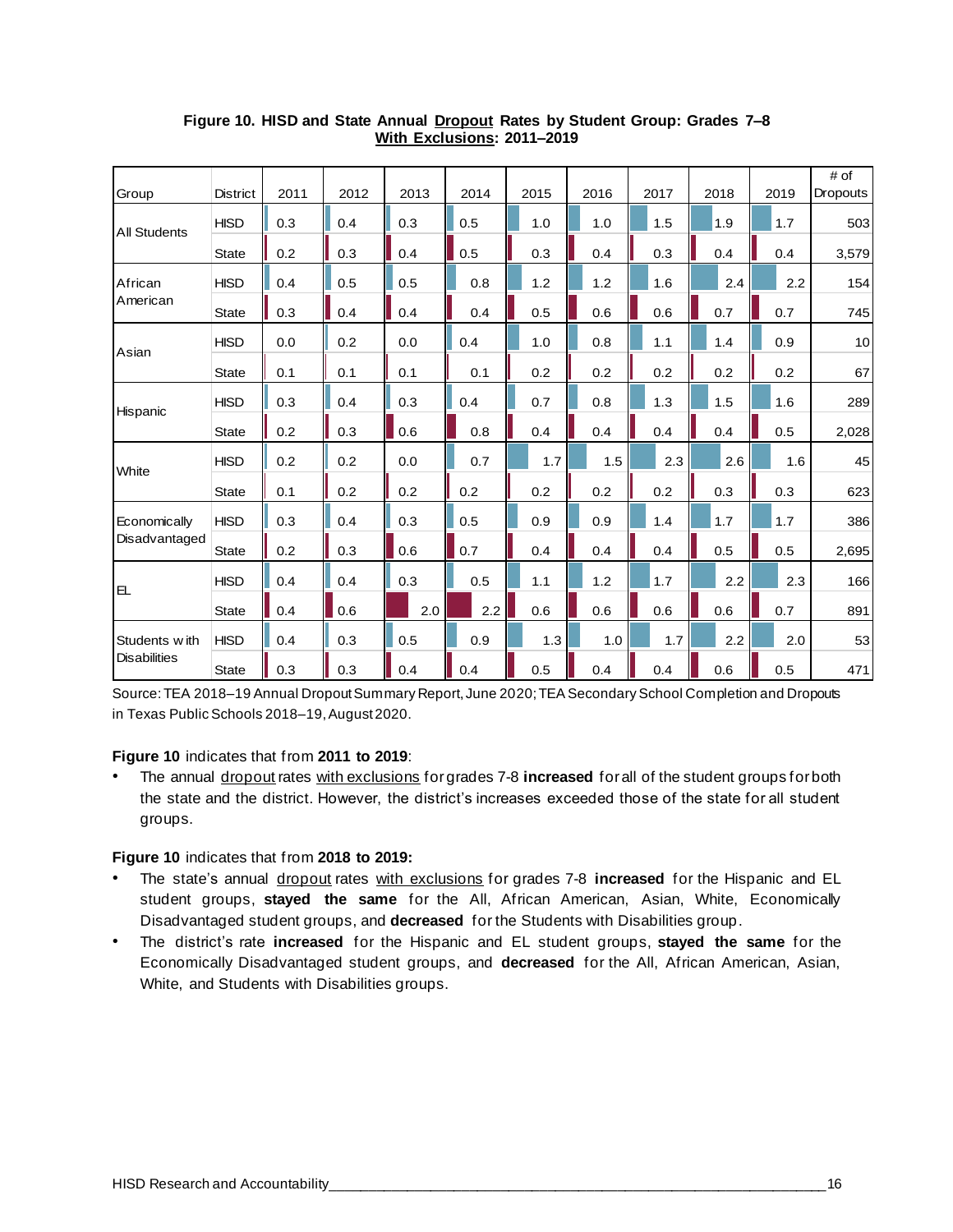### **Campus Results**

The complete summary of the four-year completion data with exclusions for all high schools is shown in **Table 6 (p. 19)**. Campuses are ranked by 2019 graduation rates. The percentage of graduates is highlighted in red if it is below the district average.

The district graduation rate with exclusions for the class of 2019 is 81.0 percent. Twenty-nine campuses reported graduation rates above the district average, 20 campuses reported graduation rates below the district average. One campus had no students graduate in 2019. Six campuses achieved a 100 percent graduation rate, down from seven campuses in 2018.

The district dropout rate with exclusions for the class of 2019 is 13.6 percent. Ten campuses had no students reported as dropouts; 29 campuses reported dropout rates below the district average, and 20 campuses reported dropout rates above the district average.

**Table 7 (p. 20)** shows the 4-year longitudinal graduation rates by campus with exclusions from 2015 to 2019. The campuses are ranked by graduation rates in 2018–2019. The district graduation rate decreased by 1.0 percentage point during the period. Eastwood Academy is the only school to have a 100 percent graduation rate for 5 years in a row. From 2015 to 2019, thirteen campuses saw graduation rates go up, and the increases ranged from 0.1 percentage points (Heights HS) to 48.3 percentage points (Jones Futures Academy). Twenty-two campuses saw their graduation rates go down in that span and the decreases ranged from -0.3 (HS for Law and Justice) to -23.9 percentage points (Furr HS).

**Table 8 (p. 21)** shows the 4-year longitudinal dropout rates by campus with exclusions for grades 9–12 from 2015 to 2019. The campuses are ranked by the dropout rates for the class of 2019 cohort. The 2019 district dropout rate was 13.6 percent, an increase of 2.7 percentage points from 2015. Twenty-five campuses have seen their dropout rates increase since 2015, ranging from 0.7 (Community Services) to 20.8 percentage points (Furr HS). TH Rogers is not included in the comparison due to the nature of the school with regards to high school students. Twenty-three campuses experienced increased dropout rates from the prior year, 2018. Fourteen campuses had decreased dropout rates from 2018, and the decreases ranged from -0.6 (E-STEM West HS) to -7.9 percentage points (Washington HS).

**Table 9 (p. 22 & 23)** shows the number of annual dropouts with exclusions for campuses with grades 7–8 in 2015 to 2019. The campuses are ranked by the number of dropouts in 2018–2019. The number of district dropouts decreased by 40 students in 2018–2019 compared to 2017–2018, reversing the upward trend for the first time since 2014–2015. Twenty-seven schools reported more dropouts in 2018–2019 than 2017– 2018. Twenty-five campuses had fewer dropouts and eleven campuses remained unchanged. Twenty schools reported 10 or more dropouts in 2018–2019, the same as last year.

The five campuses with the highest number of dropouts accounted for 146 (29 percent) of the 503 dropouts in grades 7–8 in 2018–2019:

- Texas Connections Academy at Houston: 43
- Revere MS: 34
- Thomas MS: 24
- Key MS: 23
- HS Ahead MS: 22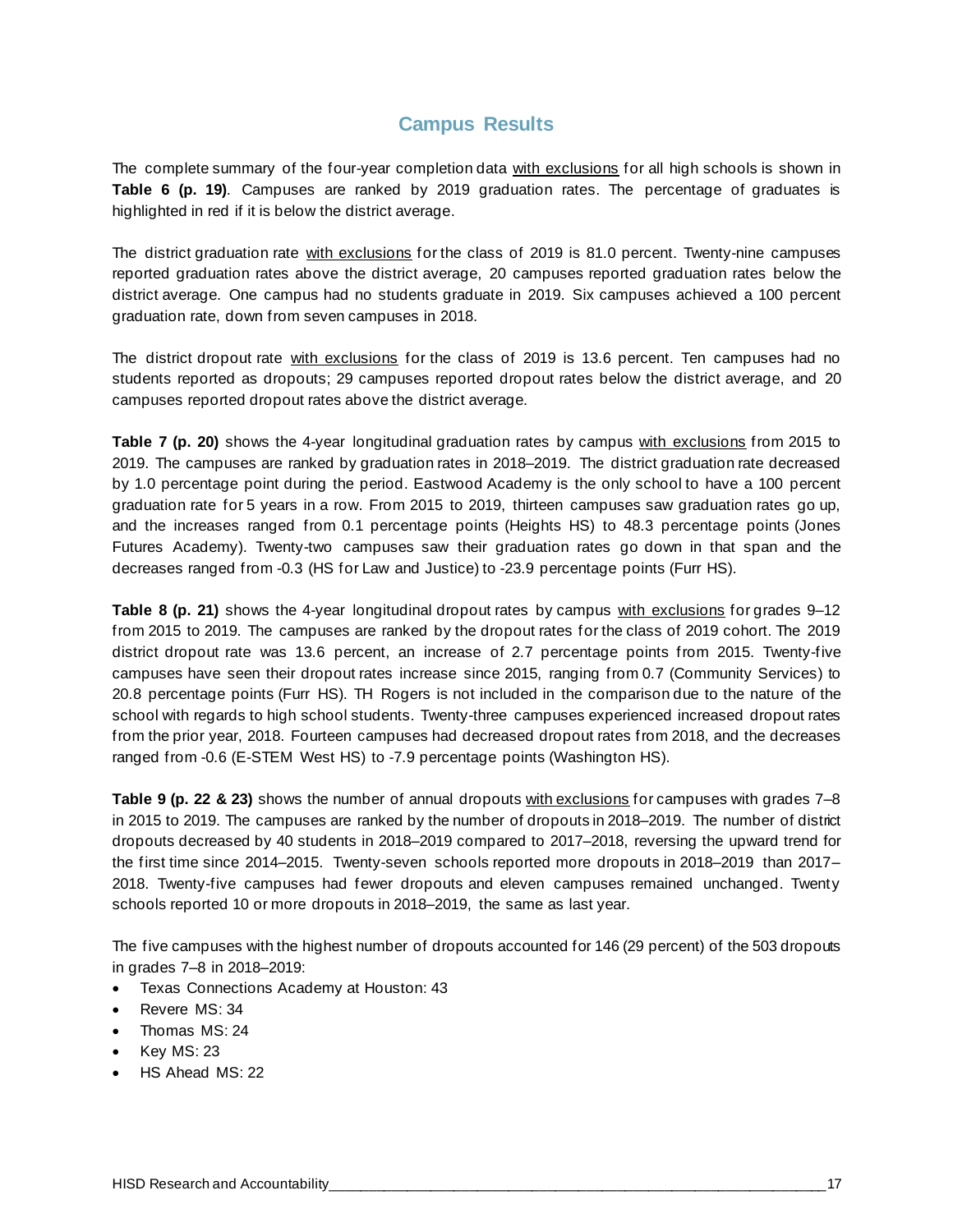Texas Connections Academy at Houston and Revere MS were on the top five dropout school list last year. Texas Connections Academy at Houston had the highest number of dropouts since 2015. However, the number of dropouts significantly decreased by 61 students compared with the prior year, even lower than the number in 2015. From 2014 to 2019, the number of dropouts increased from 60 to 104 then dropped to 43 (dropout rates increased from 3.4 percent to 7.0 percent then dropped to 2.8 percent) as Grades 7 and 8 student enrollments also increased from 1,130 to 1,556. The decrease in 2018–2019 mainly occurred in the Hispanic (43 to 21), White (39 to 17), At-risk (29 to 14), Economically Disadvantaged (53 to 32), and Title I (103 to 33) student groups. The number of dropouts at Revere MS went up by 7 students in 2018-19 after increasing by 13 students the prior year. The student enrollment slightly decreased in 2018-2019 but the dropouts among African American (12 to 15) and Hispanic students (11 to 17) increased.

Thomas MS had the highest increase in the number of dropouts from 7 students in 2017–2018 to 24 in 2018–2019 while the enrollment increased by 25% (416 to 521). The increase was observed in the African American (6 to 20) student group. Key MS had 10 more dropouts in 2018-19 than the prior year. The increase was from the African American (5 to 10) and Hispanic (8 to 13) student groups. HS Ahead Academy had a slight increase of 2 dropouts but the enrollment decreased by 20% (224 to 180).

Navarro MS, like Thomas MS, had the highest increase of 17 dropouts (2 to 19) while the student enrollment declined by 12% (586 to 513). The increase was from the African American (0 to 3) and Hispanic (2 to 16) student groups. West Briar MS had 12 more dropouts in 2018–2019 than the prior year. The increase was mainly from the African American (2 to 9) and Hispanic (2 to 6) student groups.

Tanglewood MS had the highest decrease in the number of dropouts from 31 students in 2017–2018 to 5 in 2018–2019 while the enrollment slightly increased. The decreases were seen across all student groups, especially African American (5 to 2), Hispanic (6 to 1), and White (15 to 1) student groups. Fondren MS saw their dropouts decrease by 13 students with slightly increased enrollment than the prior year. The decrease was from the African American (9 to 4) and Hispanic (10 to 3) student groups. In addition to the above 2 schools, Edison MS, Cullen MS, YWCPA, Holland MS, and Welch MS saw decreases of 9, 8, 8, 6, and 6 dropouts compared to the prior year.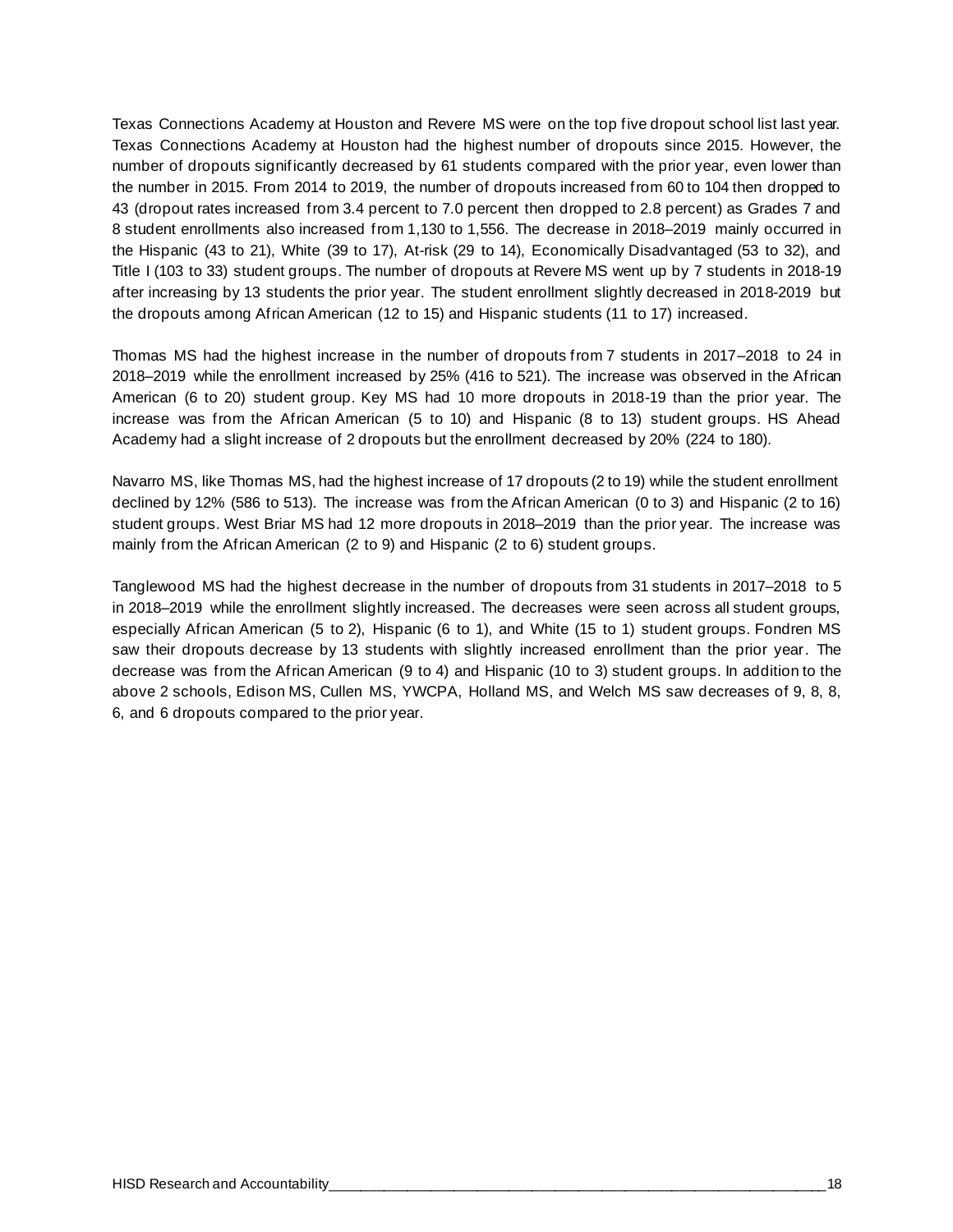|                       |                      |                   |       | Ranked by 2019 graduation rates. Periormance below district averages are nighlighted in red<br><b>Dropout</b> |                  |                         |       | <b>TxCHSE</b>    |      |  |  |
|-----------------------|----------------------|-------------------|-------|---------------------------------------------------------------------------------------------------------------|------------------|-------------------------|-------|------------------|------|--|--|
| District/School       | # in<br><b>Class</b> | <b>Graduation</b> |       |                                                                                                               |                  | <b>Continuer</b>        |       | N                |      |  |  |
|                       |                      | N                 | %     | N                                                                                                             | %                | N                       | $\%$  |                  | $\%$ |  |  |
| <b>HISD</b>           | 12,997               | 10,524            | 81.0  | 1,771                                                                                                         | 13.6             | 621                     | 4.8   | 81               | 0.6  |  |  |
| Challenge EC HS       | 97                   | 97                | 100.0 | 0                                                                                                             | 0.0              | 0                       | 0.0   | 0                | 0.0  |  |  |
| East EC HS            | 120                  | 120               | 100.0 | $\mathbf 0$                                                                                                   | 0.0              | $\mathbf 0$             | 0.0   | $\mathbf 0$      | 0.0  |  |  |
| Eastwood Acad         | 99                   | 99                | 100.0 | 0                                                                                                             | 0.0              | $\mathbf 0$             | 0.0   | $\mathbf 0$      | 0.0  |  |  |
| Long Acad             | 49                   | 49                | 100.0 | $\overline{0}$                                                                                                | 0.0              | $\mathbf 0$             | 0.0   | $\mathbf 0$      | 0.0  |  |  |
| Mount Carmel Acad.    | 88                   | 88                | 100.0 | 0                                                                                                             | 0.0              | $\mathbf 0$             | 0.0   | $\mathbf 0$      | 0.0  |  |  |
| N. Houston ECHS       | 112                  | 112               | 100.0 | 0                                                                                                             | 0.0              | 0                       | 0.0   | $\mathbf 0$      | 0.0  |  |  |
| Sharpstown Intl       | 159                  | 158               | 99.4  | $\mathbf 0$                                                                                                   | 0.0              | 1                       | 0.6   | $\mathbf 0$      | 0.0  |  |  |
| Energy Inst HS        | 184                  | 182               | 98.9  | $\overline{2}$                                                                                                | 1.1              | $\mathbf 0$             | 0.0   | $\mathbf 0$      | 0.0  |  |  |
| HS Law and Justice    | 84                   | 83                | 98.8  | 0                                                                                                             | 0.0              | 1                       | 1.2   | $\mathbf 0$      | 0.0  |  |  |
| <b>E-STEM West HS</b> | 50                   | 49                | 98.0  | 1                                                                                                             | 2.0              | $\mathbf 0$             | 0.0   | $\mathbf 0$      | 0.0  |  |  |
| DeBakey HS            | 192                  | 188               | 97.9  | 4                                                                                                             | 2.1              | $\mathbf 0$             | 0.0   | $\mathbf 0$      | 0.0  |  |  |
| Leland YMCPA          | 44                   | 43                | 97.7  | 1                                                                                                             | 2.3              | $\mathbf 0$             | 0.0   | $\mathbf 0$      | 0.0  |  |  |
| E-STEM Central HS     | 38                   | 37                | 97.4  | 1                                                                                                             | 2.6              | $\mathbf 0$             | 0.0   | $\mathbf 0$      | 0.0  |  |  |
| Hou Acad. Intl.       | 116                  | 113               | 97.4  | 3                                                                                                             | 2.6              | $\mathbf 0$             | 0.0   | $\mathbf 0$      | 0.0  |  |  |
| <b>YWCPA</b>          | 37                   | 36                | 97.3  | $\mathbf 0$                                                                                                   | 0.0              | $\mathbf 0$             | 0.0   | $\mathbf{1}$     | 2.7  |  |  |
| Jones HS              | 107                  | 104               | 97.2  | 3                                                                                                             | 2.8              | $\mathbf 0$             | 0.0   | $\mathbf 0$      | 0.0  |  |  |
| HS Perf. Vis. Arts    | 180                  | 174               | 96.7  | 6                                                                                                             | 3.3              | $\mathbf 0$             | 0.0   | $\mathbf 0$      | 0.0  |  |  |
| <b>Heights HS</b>     | 565                  | 546               | 96.6  | 13                                                                                                            | 2.3              | 5                       | 0.9   | $\mathbf{1}$     | 0.2  |  |  |
| Carnegie HS           | 144                  | 139               | 96.5  | 5                                                                                                             | 3.5              | $\mathbf 0$             | 0.0   | $\mathbf 0$      | 0.0  |  |  |
| Lamar HS              | 782                  | 739               | 94.5  | 33                                                                                                            | 4.2              | 6                       | 0.8   | $\overline{4}$   | 0.5  |  |  |
| South EC HS           | 63                   | 59                | 93.7  | 3                                                                                                             | 4.8              | $\mathbf 0$             | 0.0   | $\mathbf{1}$     | 1.6  |  |  |
| <b>Westside HS</b>    | 719                  | 657               | 91.4  | 51                                                                                                            | 7.1              | 9                       | 1.3   | $\overline{2}$   | 0.3  |  |  |
| <b>Bellaire HS</b>    | 795                  | 724               | 91.1  | 44                                                                                                            | 5.5              | 24                      | 3.0   | 3                | 0.4  |  |  |
| Scarborough HS        | 176                  | 155               | 88.1  | $\overline{7}$                                                                                                | 4.0              | 14                      | 8.0   | $\mathbf 0$      | 0.0  |  |  |
| Houston MSTC HS       | 659                  | 579               | 87.9  | 58                                                                                                            | 8.8              | 20                      | 3.0   | $\boldsymbol{2}$ | 0.3  |  |  |
| <b>Austin HS</b>      | 430                  | 368               | 85.6  | 57                                                                                                            | 13.3             | 3                       | 0.7   | $\overline{2}$   | 0.5  |  |  |
| <b>Westbury HS</b>    | 539                  | 452               | 83.9  | 74                                                                                                            | 13.7             | 13                      | 2.4   | 0                | 0.0  |  |  |
| Northside HS          | 370                  | 309               | 83.5  | 42                                                                                                            | 11.4             | 17                      | 4.6   | $\overline{2}$   | 0.5  |  |  |
| Chavez HS             | 744                  | 610               | 82.0  | 98                                                                                                            | 13.2             | 36                      | 4.8   | $\mathbf 0$      | 0.0  |  |  |
| <b>Waltrip HS</b>     | 409                  | 327               | 80.0  | 68                                                                                                            | 16.6             | 14                      | 3.4   | $\mathbf 0$      | 0.0  |  |  |
| <b>Sterling HS</b>    | 275                  | 217               | 78.9  | 44                                                                                                            | 16. <sub>C</sub> | 13                      | 4.7   | $\mathbf{1}$     | 0.4  |  |  |
| North Forest HS       | 211                  | 164               | 77.7  | 46                                                                                                            | 21.8             | $\mathbf{1}$            | 0.5   | $\mathbf 0$      | 0.0  |  |  |
| Milby HS              | 390                  | 300               | 76.9  | 77                                                                                                            | 19.7             | 10                      | 2.6   | 3                | 0.8  |  |  |
| Mid Coll - Fraga      | 73                   | 56                | 76.7  | 15                                                                                                            | 20.5             | $\mathbf 1$             | 1.4   | $\mathbf{1}$     | 1.4  |  |  |
| Yates HS              | 213                  | 160               | 75.1  | 46                                                                                                            | 21.6             | 6                       | 2.8   | $\mathbf{1}$     | 0.5  |  |  |
| Washington HS         | 216                  | 161               | 74.5  | 41                                                                                                            | 19.0             | 10                      | 4.6   | 4                | 1.9  |  |  |
| Furr HS               | 264                  | 187               | 70.8  | 60                                                                                                            | 22.7             | 16                      | 6.1   | 1                | 0.4  |  |  |
| Sharpstown HS         | 368                  | 256               | 69.6  | 82                                                                                                            | 22.3             | 27                      | 7.3   | $\mathbf{3}$     | 0.8  |  |  |
| <b>Wheatley HS</b>    | 232                  | 161               | 69.4  | 56                                                                                                            | 24.1             | 15                      | 6.5   | $\mathbf 0$      | 0.0  |  |  |
| Madison HS            | 486                  | 336               | 69.1  | 129                                                                                                           | 26.5             | 21                      | 4.3   | $\overline{0}$   | 0.0  |  |  |
| <b>Worthing HS</b>    | 213                  | 147               | 69.0  | 57                                                                                                            | 26.8             | $\boldsymbol{9}$        | 4.2   | 0                | 0.0  |  |  |
| Kashmere HS           | 180                  | 121               | 67.2  | 40                                                                                                            | 22.2             | 18                      | 10.0  | $\mathbf{1}$     | 0.6  |  |  |
| Wisdom HS             | 461                  | 287               | 62.3  | 92                                                                                                            | 20.0             | 81                      | 17.6  | $\mathbf{1}$     | 0.2  |  |  |
| Tx Conn. Acad.        | 901                  | 532               | 59.0  | 253                                                                                                           | 28.1             | 70                      | 7.8   | 46               | 5.1  |  |  |
| Mid Coll - Gulfton    | 59                   | 30                | 50.8  | 17                                                                                                            | 28.8             | 12                      | 20.3  | $\overline{0}$   | 0.0  |  |  |
| Rogers TH             | 4                    | 1                 | 25.0  | 1                                                                                                             | 25.0             | $\overline{\mathbf{c}}$ | 50.0  | $\mathbf 0$      | 0.0  |  |  |
| Comm. Serv.           | 57                   | $\mathbf{1}$      | 1.8   | 55                                                                                                            | 96.5             | $\mathbf 0$             | 0.0   | $\mathbf{1}$     | 1.8  |  |  |
| Liberty HS            | 171                  | 3                 | 1.8   | 47                                                                                                            | 27.5             | 121                     | 70.8  | $\mathbf{O}$     | 0.0  |  |  |
| <b>HCC Lifeskills</b> | 25                   | 0                 | 0.0   | 0                                                                                                             | 0.0              | 25                      | 100.0 | $\Omega$         | 0.0  |  |  |
| District Only*        | 47                   | 8                 | 17.0  | 39                                                                                                            | 83.0             | $\mathbf 0$             | 0.0   | $\boldsymbol{0}$ | 0.0  |  |  |
|                       |                      |                   |       |                                                                                                               |                  |                         |       |                  |      |  |  |

#### **Table 6. Four-Year Completion Counts and Percent by Campus: Class of 2019 with Exclusions** *Ranked by 2019 graduation rates.Performance below district averages are highlighted in red*

\*Rates are not calculated for campuses not meeting criteria for calculating rates, but students are included in districtlevel rates.

†Jones HS became Jones Future Academy beginning in the 2014-15 school year.

Source: TEA Confidential Class of 2019 Four-Year Longitudinal Summary Report, June 2020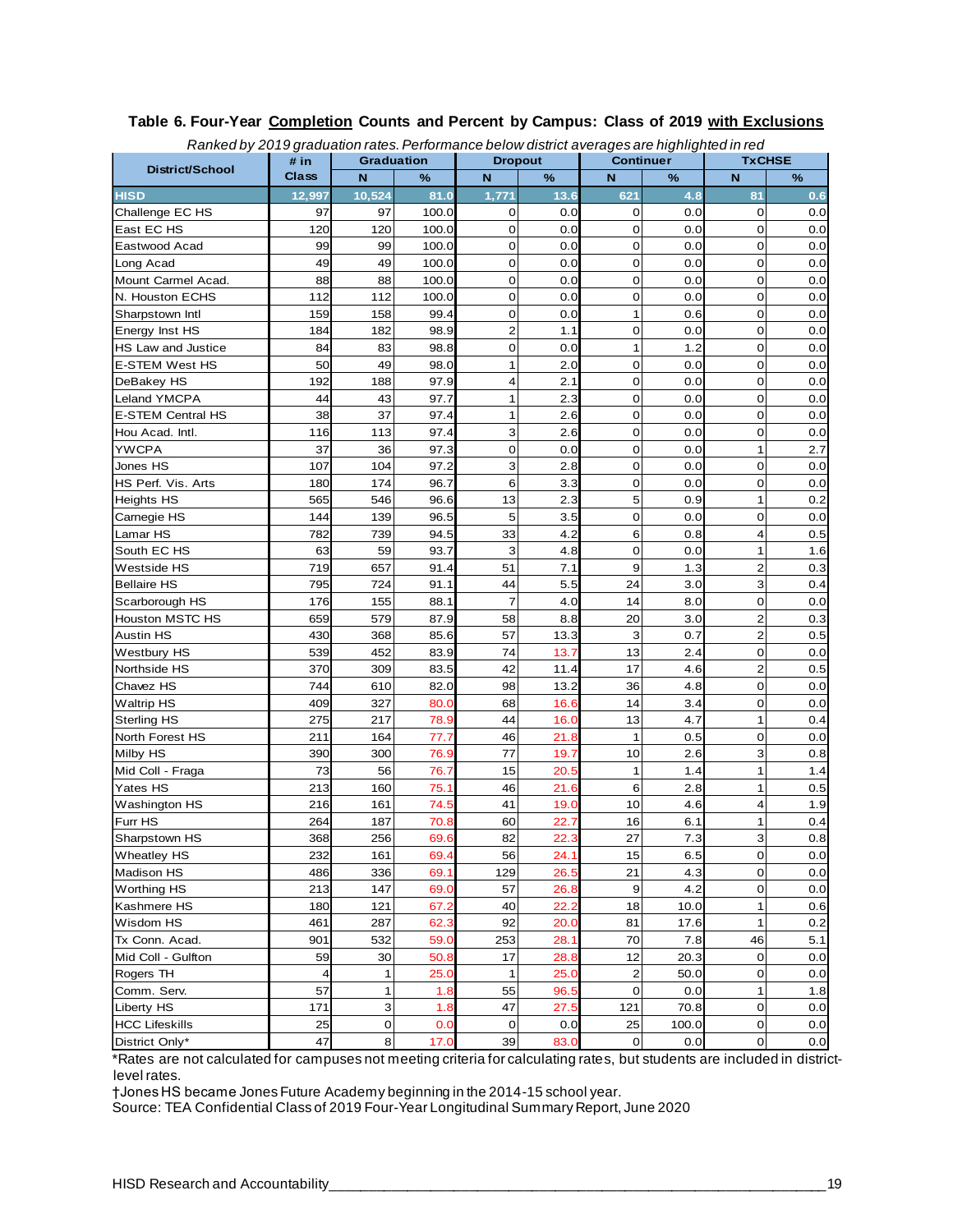#### **Table 7. HISD Four-Year Longitudinal Graduation Rates by Campus: Gr. 9–12 with Exclusions: 2015–2019**

|                       | 1.91110977   | ---<br>Class of 2015 | .              | Class of 2016 |        | Class of 2017 |                | Class of 2018 | Class of 2019 |        | Change, Class of |                          | Change, 2018 vs |         |
|-----------------------|--------------|----------------------|----------------|---------------|--------|---------------|----------------|---------------|---------------|--------|------------------|--------------------------|-----------------|---------|
| District/School       | # Grad       | % Grad               | # Grad         | % Grad        | # Grad | % Grad        | # Grad         | % Grad        | # Grad        | % Grad |                  | 2015-2019                | 2019            |         |
| HISD                  | 9,182        | 82.0                 | 9,543          | 80.5          | 9,940  | 80.7          | 10,430         | 80.9          | 10,524        | 81.0   |                  | $-1.0$                   |                 | 0.1     |
| Challenge EC          | 102          | 100.0                | 108            | 100.0         | 105    | 99.1          | 116            | 100.0         | 97            | 100.0  |                  | 0.0                      |                 | 0.0     |
| East EC HS            | 106          | 100.0                | 99             | 100.0         | 104    | 99.0          | 105            | 100.0         | 120           | 100.0  |                  | 0.0                      |                 | 0.0     |
| Eastwood Acad         | 108          | 100.0                | 88             | 100.0         | 109    | 100.0         | 104            | 100.0         | 99            | 100.0  |                  | 0.0                      |                 | 0.0     |
| Long Acad             |              |                      | ---            | ---           |        | ---           | 39             | 100.0         | 49            | 100.0  |                  |                          |                 | 0.0     |
| Mount Carmel Acad.    | 68           | 100.0                | 85             | 100.0         | 76     | 98.7          | 80             | 97.6          | 88            | 100.0  |                  | 0.0                      |                 | 2.4     |
| N. Houston ECHS       | 88           | 100.0                | 90             | 98.9          | 106    | 100.0         | 109            | 100.0         | 112           | 100.0  |                  | 0.0                      |                 | 0.0     |
| Sharpstown Intl       | 85           | 97.7                 | 129            | 99.2          | 126    | 98.4          | 115            | 96.6          | 158           | 99.4   |                  | 1.7                      |                 | 2.8     |
| Energy Inst HS        |              | ---                  | ---            | −−            | ---    | ---           | ---            | ---           | 182           | 98.9   |                  |                          |                 |         |
| HS Law and Justice    | 105          | 99.1                 | 132            | 100.0         | 84     | 98.8          | 69             | 100.0         | 83            | 98.8   |                  | $-0.3$                   |                 | $-1.2$  |
| <b>E-STEM West HS</b> | 22           | 95.7                 | 51             | 92.7          | 70     | 97.2          | 76             | 97.4          | 49            | 98.0   |                  | 2.3                      |                 | 0.6     |
| DeBakey HS            | 186          | 100.0                | 183            | 100.0         | 164    | 100.0         | 181            | 98.4          | 188           | 97.9   |                  | $-2.1$                   |                 | $-0.5$  |
| Leland YMCPA          |              | ---                  | ---            | ---           | 11     | 100.0         | 31             | 96.9          | 43            | 97.7   |                  |                          |                 | 0.8     |
| E-STEM Central HS     | 6            | 100.0                | $\overline{7}$ | 100.0         | 9      | 100.0         | 20             | 87.0          | 37            | 97.4   |                  | $-2.6$                   |                 | 10.4    |
| Hou Acad. Intl.       | 90           | 96.8                 | 92             | 100.0         | 84     | 98.8          | 112            | 99.1          | 113           | 97.4   |                  | 0.6                      |                 | $-1.7$  |
| <b>YWCPA</b>          | ---          | ---                  | ---            | ---           | 30     | 100.0         | 43             | 100.0         | 36            | 97.3   |                  |                          |                 | $-2.7$  |
| Jones HS              | 22           | 48.9                 | 13             | 54.2          | 10     | 83.3          | 87             | 92.6          | 104           | 97.2   |                  | 48.3                     |                 | 4.6     |
| HS Perf. Vis. Arts    | 170          | 100.0                | 154            | 100.0         | 166    | 100.0         | 189            | 99.5          | 174           | 96.7   |                  | $-3.3$                   |                 | $-2.8$  |
| <b>Heights HS</b>     | 472          | 96.5                 | 527            | 97.2          | 521    | 97.6          | 545            | 96.5          | 546           | 96.6   |                  | 0.1                      |                 | 0.1     |
| Carnegie HS           | 138          | 100.0                | 149            | 100.0         | 131    | 100.0         | 141            | 98.6          | 139           | 96.5   |                  | $-3.5$                   |                 | $-2.1$  |
| Lamar HS              | 781          | 95.5                 | 614            | 93.0          | 669    | 94.0          | 755            | 93.8          | 739           | 94.5   |                  | $-1.0$                   |                 | 0.7     |
| South EC HS           | ---          | ---                  | ┄              | …             | 17     | 94.4          | 45             | 97.8          | 59            | 93.7   |                  | --                       |                 | $-4.1$  |
| Westside HS           | 539          | 94.1                 | 604            | 93.1          | 656    | 94.3          | 620            | 90.9          | 657           | 91.4   |                  | $-2.7$                   |                 | 0.5     |
| <b>Bellaire HS</b>    | 694          | 88.4                 | 809            | 91.4          | 759    | 90.8          | 770            | 92.2          | 724           | 91.1   |                  | 2.7                      |                 | $-1.1$  |
| Scarborough HS        | 116          | 76.3                 | 117            | 89.3          | 114    | 90.5          | 158            | 88.8          | 155           | 88.1   |                  | 11.8                     |                 | $-0.7$  |
| Houston MSTC HS       | 419          | 84.0                 | 476            | 85.0          | 531    | 87.3          | 568            | 90.0          | 579           | 87.9   |                  | 3.9                      |                 | $-2.1$  |
| <b>Austin HS</b>      | 295          | 88.6                 | 306            | 89.7          | 342    | 87.0          | 403            | 86.1          | 368           | 85.6   |                  | $-3.0$                   |                 | $-0.5$  |
| Westbury HS           | 389          | 81.9                 | 362            | 77.4          | 402    | 84.8          | 453            | 83.1          | 452           | 83.9   |                  | 2.0                      |                 | 0.8     |
| Northside HS          | 353          | 92.2                 | 317            | 81.1          | 330    | 79.9          | 290            | 81.2          | 309           | 83.5   |                  | $-8.7$                   |                 | 2.3     |
| Chavez HS             | 661          | 84.2                 | 625            | 81.6          | 601    | 79.0          | 626            | 77.4          | 610           | 82.0   |                  | $-2.2$                   |                 | 4.6     |
| <b>Waltrip HS</b>     | 296          | 82.5                 | 353            | 84.0          | 328    | 78.7          | 335            | 81.1          | 327           | 80.0   |                  | $-2.5$                   |                 | $-1.1$  |
| <b>Sterling HS</b>    | 164          | 81.6                 | 161            | 73.9          | 173    | 76.9          | 190            | 73.9          | 217           | 78.9   |                  | $-2.7$                   |                 | 5.0     |
| North Forest HS       | ---          |                      | ---            | ---           | 166    | 76.9          | 186            | 77.8          | 164           | 77.7   |                  | $\overline{\phantom{a}}$ |                 | $-0.1$  |
| Milby HS              | 385          | 85.0                 | 308            | 77.6          | 367    | 82.5          | 235            | 77.3          | 300           | 76.9   |                  | $-8.1$                   |                 | $-0.4$  |
| Mid Coll - Fraga      | ---          | ---                  | −−             | ---           | ---    | ---           | 46             | 71.9          | 56            | 76.7   |                  | -                        |                 | 4.8     |
| Yates HS              | 156          | 78.8                 | 183            | 72.9          | 165    | 73.0          | 145            | 65.9          | 160           | 75.1   |                  | $-3.7$                   |                 | 9.2     |
| Washington HS         | 113          | 77.9                 | 118            | 74.2          | 141    | 74.6          | 113            | 64.6          | 161           | 74.5   |                  | $-3.4$                   |                 | 9.9     |
| Furr HS               | 197          | 94.7                 | 212            | 95.9          | 196    | 91.2          | 195            | 72.5          | 187           | 70.8   |                  | $-23.9$                  |                 | $-1.7$  |
| Sharpstown HS         | 239          | 84.2                 | 235            | 83.3          | 224    | 75.9          | 283            | 73.3          | 256           | 69.6   |                  | $-14.6$                  |                 | $-3.7$  |
| <b>Wheatley HS</b>    | 138          | 67.0                 | 128            | 68.1          | 122    | 70.1          | 151            | 66.2          | 161           | 69.4   |                  | 2.4                      |                 | 3.2     |
| Madison HS            | 295          | 75.6                 | 339            | 74.3          | 296    | 71.8          | 285            | 71.4          | 336           | 69.1   |                  | $-6.5$                   |                 | $-2.3$  |
| Worthing HS           | 101          | 57.4                 | 113            | 67.7          | 128    | 59.0          | 158            | 65.8          | 147           | 69.0   |                  | 11.6                     |                 | 3.2     |
| Kashmere HS           | 92           | 74.8                 | 93             | 71.0          | 84     | 67.7          | 92             | 67.2          | 121           | 67.2   |                  | $-7.6$                   |                 | 0.0     |
| Wisdom HS             | 222          | 80.7                 | 227            | 77.5          | 222    | 72.5          | 269            | 66.4          | 287           | 62.3   |                  | $-18.4$                  |                 | $-4.1$  |
| Tx Conn. Acad.        |              | ---                  | 329            | 48.3          | 415    | 48.4          | 483            | 53.8          | 532           | 59.0   |                  |                          |                 | 5.2     |
| Mid Coll - Gulfton    | ---          | ---                  | ---            | ---           | ---    | ---           | 29             | 40.8          | 30            | 50.8   |                  |                          |                 | 10.0    |
| Rogers TH             | 0            | 0.0                  | ---            | ---           | 0      | 0.0           | 0              | 0.0           | 1             | 25.0   |                  | 25.0                     |                 | 25.0    |
| Comm. Serv.           | 1            | 4.2                  | 0              | 0.0           | 0      | 0.0           | $\mathbf{1}$   | 4.0           | 1             | 1.8    |                  | $-2.4$                   |                 | $-2.2$  |
| Liberty HS            | 0            | 0.0                  | $\pmb{0}$      | 0.0           | 3      | 1.9           | $\overline{2}$ | 1.6           | 3             | 1.8    |                  | 1.8                      |                 | 0.2     |
| <b>HCC Lifeskills</b> | $\mathbf{1}$ | 14.3                 | ---            | ---           | ---    |               | 0              | 0.0           | $\pmb{0}$     | 0.0    |                  | $-14.3$                  |                 | $0.0\,$ |

*Ranked by 2019 graduation rates. Performance below district averages are highlighted in red*

\*District number and rate included students at the campuses not meeting criteria for calculating rates.

†Jones HS became Jones Future Academy beginning in the 2014-15 school year.

Source: TEA Confidential Class of 2015 to 2019 Four-Year Longitudinal Summary Report.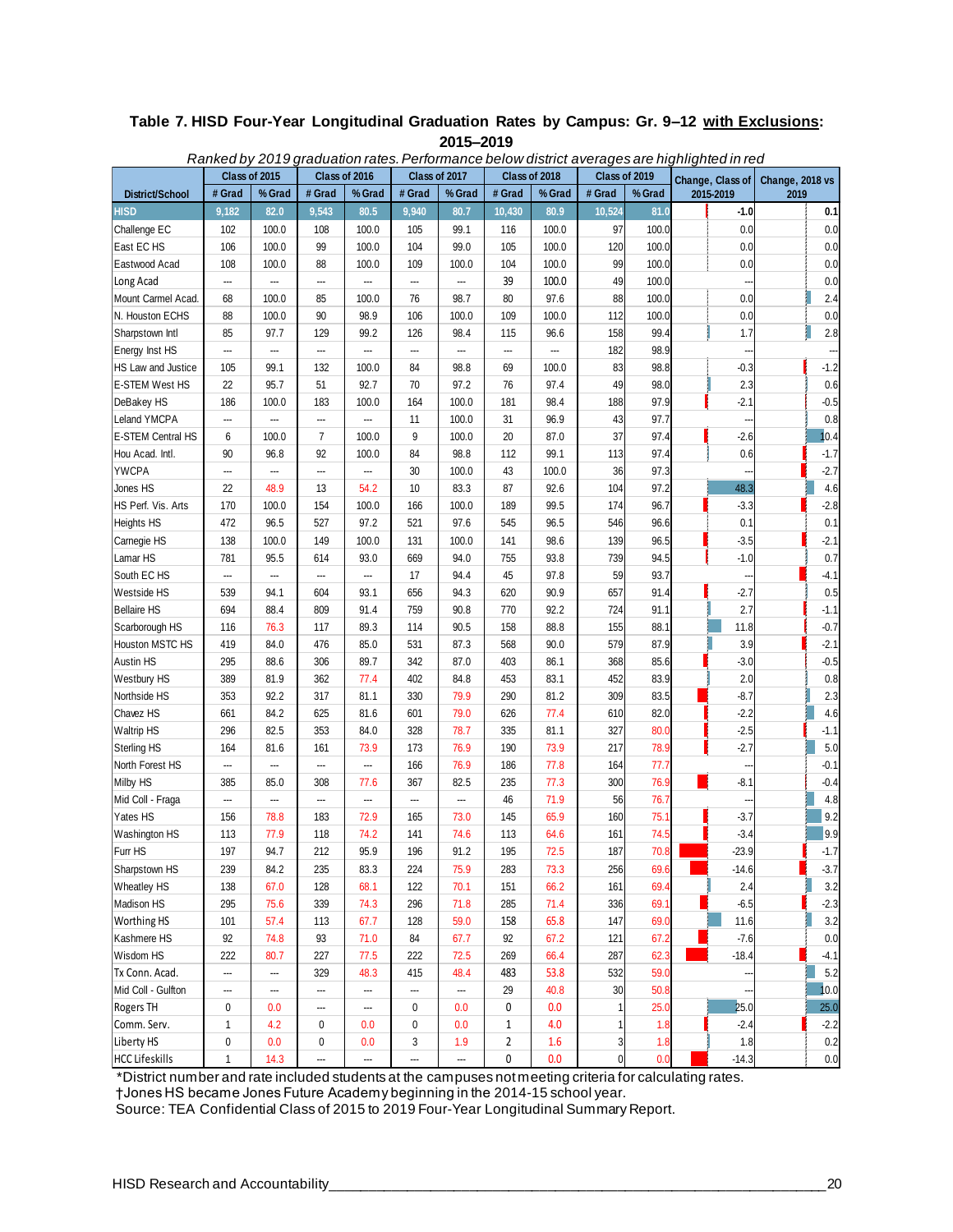#### **Table 8. HISD Four-Year Longitudinal Dropout Rates by Campus: Grades 9-12 with Exclusions: 2015-2019** *Ranked by 2019 dropout rates. Performance above district averages are highlighted in red*

|                          |                         | <u>Ranked by 2019 diopoutrales. Fenomiance above district averages are ingiligined in red</u> |                |                |                |                |                                                                                                                               |      |                |      |                  |                 |  |
|--------------------------|-------------------------|-----------------------------------------------------------------------------------------------|----------------|----------------|----------------|----------------|-------------------------------------------------------------------------------------------------------------------------------|------|----------------|------|------------------|-----------------|--|
| District/School          | Class of 2015           |                                                                                               | Class of 2016  |                | Class of 2017  |                | Class of 2018<br># Dropout  % Dropout  # Dropout  % Dropout  # Dropout  % Dropout  # Dropout  % Dropout  # Dropout  % Dropout |      | Class of 2019  |      | Change, Class of | Change, 2018 vs |  |
|                          |                         |                                                                                               |                |                |                |                |                                                                                                                               |      |                |      | 2015-2019        | 2019            |  |
| <b>HISD</b>              | 1,221                   | 10.9                                                                                          | 1,500          | 12.6           | 1,548          | 12.6           | 1,663                                                                                                                         | 12.9 | 1,771          | 13.6 | 2.7              | 0.7             |  |
| Challenge EC             | 0                       | 0.0                                                                                           | $\mathbf{0}$   | 0.0            | 1              | 0.9            | 0                                                                                                                             | 0.0  | 0              | 0.0  | 0.0              | 0.0             |  |
| East EC HS               | 0                       | 0.0                                                                                           | 0              | 0.0            | 1              | 1.0            | 0                                                                                                                             | 0.0  | 0              | 0.0  | 0.0              | 0.0             |  |
| Eastwood Acad            | 0                       | 0.0                                                                                           | 0              | 0.0            | $\mathbf 0$    | 0.0            | 0                                                                                                                             | 0.0  | 0              | 0.0  | 0.0              | 0.0             |  |
| HCC Lifeskills           | 0                       | 0.0                                                                                           | $\overline{a}$ | $\overline{a}$ | $\overline{a}$ | $\overline{a}$ | 0                                                                                                                             | 0.0  | 0              | 0.0  | 0.0              | 0.0             |  |
| HS Law and Justice       | 1                       | 0.9                                                                                           | 0              | $0.0\,$        | $\mathbf{1}$   | 1.2            | $\pmb{0}$                                                                                                                     | 0.0  | 0              | 0.0  | $-0.9$           | 0.0             |  |
| Long Acad                | ---                     | ---                                                                                           | ---            | ---            | ---            | ---            | 0                                                                                                                             | 0.0  | 0              | 0.0  |                  | 0.0             |  |
| Mount Carmel Acad.       | $\mathbf 0$             | 0.0                                                                                           | $\mathbf 0$    | 0.0            | $\mathbf{1}$   | 1.3            | $\overline{2}$                                                                                                                | 2.4  | 0              | 0.0  | 0.0              | $-2.4$          |  |
| N. Houston ECHS          | 0                       | 0.0                                                                                           | 1              | 1.1            | $\mathbf 0$    | 0.0            | 0                                                                                                                             | 0.0  | 0              | 0.0  | 0.0              | 0.0             |  |
| Sharpstown Intl          | $\mathbf{1}$            | 1.1                                                                                           | $\mathbf{1}$   | 0.8            | $\mathbf{1}$   | 0.8            | 1                                                                                                                             | 0.8  | 0              | 0.0  | $-1.1$           | $-0.8$          |  |
| <b>YWCPA</b>             | ---                     | ---                                                                                           | ---            | ---            | 0              | 0.0            | 0                                                                                                                             | 0.0  | 0              | 0.0  |                  | 0.0             |  |
| E-STEM West HS           | 1                       | 4.3                                                                                           | 3              | 5.5            | $\overline{2}$ | 2.8            | $\overline{2}$                                                                                                                | 2.6  | 1              | 2.0  | $-2.3$           | $-0.6$          |  |
| DeBakey HS               | 0                       | 0.0                                                                                           | 0              | 0.0            | 0              | 0.0            | $\mathbf{0}$                                                                                                                  | 0.0  | 4              | 2.1  | 2.1              | 2.1             |  |
| Heights HS               | $\overline{7}$          | 1.4                                                                                           | 12             | 2.2            | 9              | 1.7            | 11                                                                                                                            | 1.9  | 13             | 2.3  | 0.9              | 0.4             |  |
| Leland YMCPA             | ---                     | ---                                                                                           | ---            | ---            | 0              | 0.0            | $\mathbf{1}$                                                                                                                  | 3.1  | 1              | 2.3  |                  | $-0.8$          |  |
| <b>E-STEM Central HS</b> | 0                       | 0.0                                                                                           | 0              | 0.0            | $\mathbf 0$    | 0.0            | $\overline{2}$                                                                                                                | 8.7  | 1              | 2.6  | 2.6              | $-6.1$          |  |
| Hou Acad. Intl.          | 0                       | 0.0                                                                                           | 0              | 0.0            | $\mathbf{1}$   | 1.2            | $\mathbf{1}$                                                                                                                  | 0.9  | 3              | 2.6  | 2.6              | 1.7             |  |
| Jones HS                 | 20                      | 44.4                                                                                          | 11             | 45.8           | $\overline{2}$ | 16.7           | $\overline{2}$                                                                                                                | 2.1  | 3              | 2.8  | $-41.6$          | 0.7             |  |
| HS Perf. Vis. Arts       | 0                       | 0.0                                                                                           | 0              | 0.0            | 0              | 0.0            | 0                                                                                                                             | 0.0  | 6              | 3.3  | 3.3              | 3.3             |  |
| Carnegie HS              | 0                       | 0.0                                                                                           | 0              | 0.0            | $\mathbf{0}$   | 0.0            | 1                                                                                                                             | 0.7  | 5              | 3.5  | 3.5              | 2.8             |  |
| Scarborough HS           | 25                      | 16.4                                                                                          | 13             | 9.9            | 3              | 2.4            | 5                                                                                                                             | 2.8  | $\overline{7}$ | 4.0  | $-12.4$          | 1.2             |  |
| Lamar HS                 | 16                      | 2.0                                                                                           | 27             | 4.1            | 29             | 4.1            | 34                                                                                                                            | 4.2  | 33             | 4.2  | 2.2              | 0.0             |  |
| South EC HS              | ---                     | ---                                                                                           | ---            | ---            | $\mathbf{1}$   | 5.6            | $\mathbf 0$                                                                                                                   | 0.0  | 3              | 4.8  |                  | 4.8             |  |
| <b>Bellaire HS</b>       | 51                      | 6.5                                                                                           | 31             | 3.5            | 37             | 4.4            | 44                                                                                                                            | 5.3  | 44             | 5.5  | $-1.0$           | 0.2             |  |
| Westside HS              | 16                      | 2.8                                                                                           | 29             | 4.5            | 19             | 2.7            | 42                                                                                                                            | 6.2  | 51             | 7.1  | 4.3              | 0.9             |  |
| Houston MSTC HS          | 57                      | 11.4                                                                                          | 53             | 9.5            | 52             | 8.6            | 45                                                                                                                            | 7.1  | 58             | 8.8  | $-2.6$           | 1.7             |  |
| Northside HS             | 17                      | 4.4                                                                                           | 44             | 11.3           | 47             | 11.4           | 40                                                                                                                            | 11.2 | 42             | 11.4 | 7.0              | 0.2             |  |
| Chavez HS                | 85                      | 10.8                                                                                          | 112            | 14.6           | 130            | 17.1           | 134                                                                                                                           | 16.6 | 98             | 13.2 | 2.4              | $-3.4$          |  |
| Austin HS                | 32                      | 9.6                                                                                           | 31             | 9.1            | 38             | 9.7            | 58                                                                                                                            | 12.4 | 57             | 13.3 | 3.7              | 0.9             |  |
| Westbury HS              | 60                      | 12.6                                                                                          | 72             | 15.4           | 52             | 11.0           | 74                                                                                                                            | 13.6 | 74             | 13.7 | 1.1              | 0.1             |  |
| <b>Sterling HS</b>       | 25                      | 12.4                                                                                          | 40             | 18.3           | 34             | 15.1           | 51                                                                                                                            | 19.8 | 44             | 16.0 | 3.6              | $-3.8$          |  |
| <b>Waltrip HS</b>        | 42                      | 11.7                                                                                          | 48             | 11.4           | 66             | 15.8           | 57                                                                                                                            | 13.8 | 68             | 16.6 | 4.9              | 2.8             |  |
| Washington HS            | 21                      | 14.5                                                                                          | 25             | 15.7           | 30             | 15.9           | 47                                                                                                                            | 26.9 | 41             | 19.0 | 4.5              | $-7.9$          |  |
| Milby HS                 | 48                      | 10.6                                                                                          | 72             | 18.1           | 56             | 12.6           | 48                                                                                                                            | 15.8 | 77             | 19.7 | 9.1              | 3.9             |  |
| Wisdom HS                | 20                      | 7.3                                                                                           | 27             | 9.2            | 44             | 14.4           | 55                                                                                                                            | 13.6 | 92             | 20.0 | 12.7             | 6.4             |  |
| Mid Coll - Fraga         |                         | ---                                                                                           |                |                | ---            | ---            | 13                                                                                                                            | 20.3 | 15             | 20.5 |                  | 0.2             |  |
| Yates HS                 | 31                      | 15.7                                                                                          | 55             | 21.9           | 46             | 20.4           | 54                                                                                                                            | 24.5 | 46             | 21.6 | 5.9              | $-2.9$          |  |
| North Forest HS          | ---                     |                                                                                               | ---            | ---            | 42             | 19.4           | 47                                                                                                                            | 19.7 | 46             | 21.8 |                  | 2.1             |  |
| Kashmere HS              | 26                      | 21.1                                                                                          | 26             | 19.8           | 26             | 21.0           | 38                                                                                                                            | 27.7 | 40             | 22.2 | 1.1              | $-5.5$          |  |
| Sharpstown HS            | 27                      | 9.5                                                                                           | 23             | 8.2            | 44             | 14.9           | 63                                                                                                                            | 16.3 | 82             | 22.3 | 12.8             | 6.0             |  |
| Furr HS                  | $\overline{\mathbf{4}}$ | 1.9                                                                                           | $\mathbf{1}$   | 0.5            | 15             | 7.0            | 40                                                                                                                            | 14.9 | 60             | 22.7 | 20.8             | 7.8             |  |
| Wheatley HS              | 58                      | 28.2                                                                                          | 44             | 23.4           | 39             | 22.4           | 55                                                                                                                            | 24.1 | 56             | 24.1 | $-4.1$           | 0.0             |  |
| Rogers TH                | $\pmb{0}$               | 0.0                                                                                           | ---            |                | 0              | 0.0            | 1                                                                                                                             | 25.0 | 1              | 25.0 | 25.0             | 0.0             |  |
| Madison HS               | 75                      | 19.2                                                                                          | 78             | 17.1           | 74             | 18.0           | 75                                                                                                                            | 18.8 | 129            | 26.5 | 7.3              | 7.7             |  |
| Worthing HS              | 51                      | 29.0                                                                                          | 36             | 21.6           | 64             | 29.5           | 66                                                                                                                            | 27.5 | 57             | 26.8 | $-2.2$           | $-0.7$          |  |
| Liberty HS               | 26                      | 17.0                                                                                          | 33             | 24.3           | 46             | 29.1           | 37                                                                                                                            | 29.4 | 47             | 27.5 | 10.5             | $-1.9$          |  |
| Tx Conn. Acad.           |                         |                                                                                               |                |                |                |                | 291                                                                                                                           |      |                | 28.1 |                  |                 |  |
|                          | ---                     | ---                                                                                           | 230            | 33.8           | 258            | 30.1           | 23                                                                                                                            | 32.4 | 253<br>17      |      |                  | $-4.3$          |  |
| Mid Coll - Gulfton       | ---                     | ---                                                                                           | ---            | ---            |                |                |                                                                                                                               | 32.4 |                | 28.8 |                  | $-3.6$          |  |
| Comm. Serv.              | 23                      | 95.8                                                                                          | 96             | 100.0          | 70             | 97.2           | $24\,$                                                                                                                        | 96.0 | 55             | 96.5 | 0.7              | 0.5             |  |

\*District number and rate included students at the campuses not meeting criteria for calculating rates.

†Jones HS became Jones Future Academy beginning in the 2014-15 school year.

Source: TEA Confidential Class of 2015 to 2019 Four-Year Longitudinal Summary Report.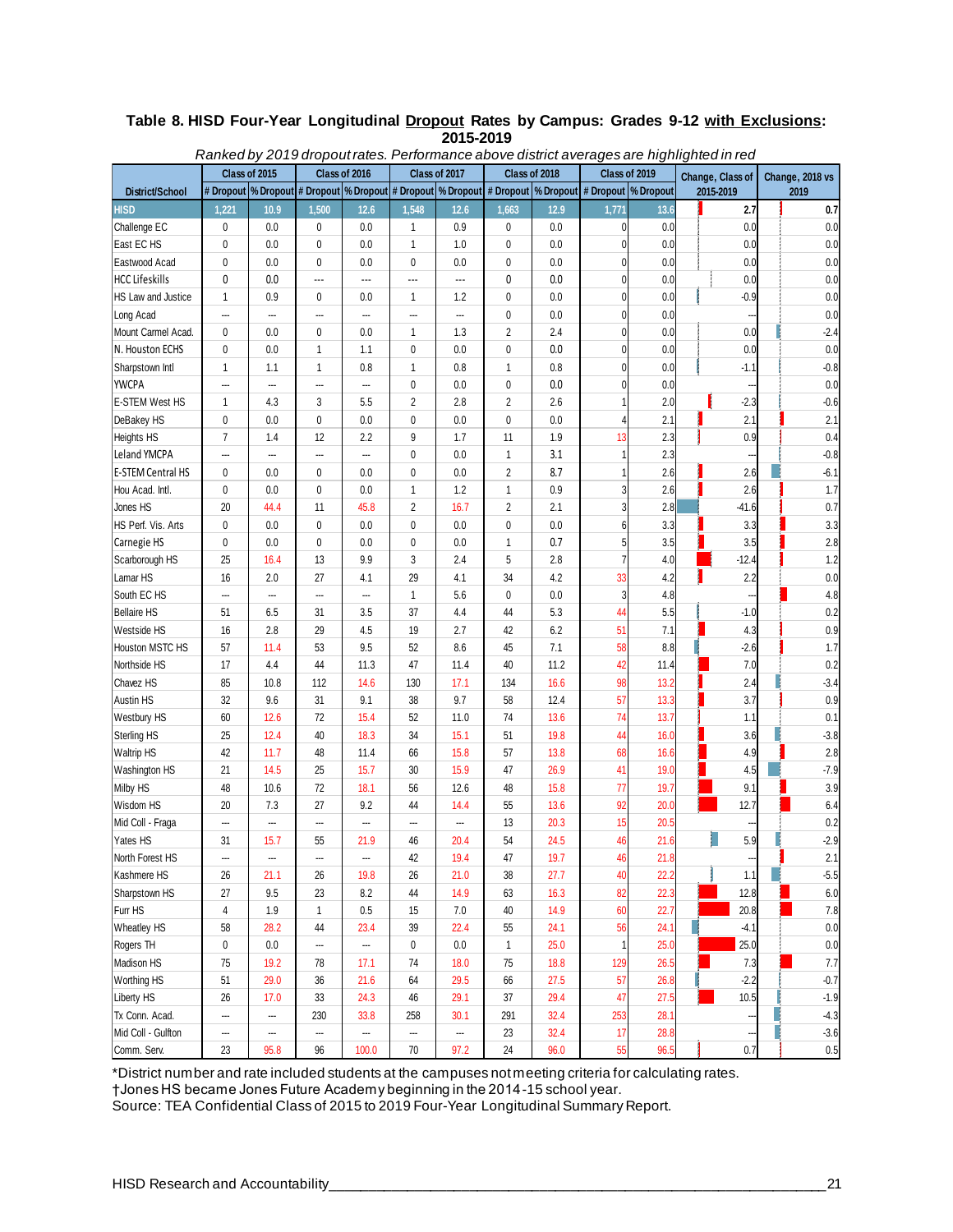|                          |                         |                |                | rankca by the namber of diopodism zo to 15<br>School Year School Year School Year School Year School Year |                |  |                         |                 |                |
|--------------------------|-------------------------|----------------|----------------|-----------------------------------------------------------------------------------------------------------|----------------|--|-------------------------|-----------------|----------------|
| District/School          | $2014 - 15$             | 2015-16        | 2016-17        | $2017 - 18$                                                                                               | 2018-19        |  | Change, Class of        | Change, 2018 vs |                |
|                          | # Dropouts              | # Dropouts     | # Dropouts     | # Dropouts                                                                                                | # Dropouts     |  | 2015-19                 | 2019            |                |
| <b>HISD</b>              | 281                     | 285            | 430            | 543                                                                                                       | 503            |  | 222                     |                 | -40            |
| Tx Conn. Acad.           | 60                      | 56             | 98             | 104                                                                                                       | 43             |  | $-17$                   |                 | $-61$          |
| <b>Revere MS</b>         | 25                      | 33             | 14             | 27                                                                                                        | 34             |  | 9                       |                 | 7              |
| Thomas MS                | $\overline{2}$          | $\overline{4}$ | 3              | $\overline{7}$                                                                                            | 24             |  | 22                      |                 | 17             |
| Key MS                   | 18                      | 15             | 14             | 13                                                                                                        | 23             |  | 5                       |                 | 10             |
| <b>HS Ahead MS</b>       | 8                       | 29             | 15             | 20                                                                                                        | 22             |  | 14                      |                 | 2              |
| West Briar MS            | $\mathbf{1}$            | 1              | $\mathbf{1}$   | 9                                                                                                         | 21             |  | 20                      |                 | 12             |
| Las Americas MS          | $\overline{\mathbf{c}}$ | 8              | 13             | 11                                                                                                        | 19             |  | 17                      |                 | 8              |
| Navarro MS               | $\overline{\mathbf{c}}$ | $\overline{2}$ | 14             | $\overline{2}$                                                                                            | 19             |  | 17                      |                 | 17             |
| <b>Attucks MS</b>        | 0                       | $\mathbf{1}$   | 15             | 12                                                                                                        | 18             |  | 18                      |                 | 6              |
| Forest Brook MS          | 12                      | 13             | 17             | 18                                                                                                        | 17             |  | 5                       |                 |                |
| Long Acad                | 18                      | $\overline{4}$ | 14             | 13                                                                                                        | 17             |  | $-1$                    |                 |                |
| <b>McReynolds MS</b>     | $\overline{\mathbf{4}}$ | 9              | 10             | 14                                                                                                        | 17             |  | 13                      |                 |                |
| Welch MS                 | 6                       | 3              | 17             | 22                                                                                                        | 16             |  | 10                      |                 |                |
| Deady MS                 | $\overline{c}$          | $\mathbf 0$    | 3              | 13                                                                                                        | 15             |  | 13                      |                 |                |
| <b>Holland MS</b>        | 8                       | 10             | 9              | 21                                                                                                        | 15             |  | 7                       |                 |                |
| Fonville MS              | 3                       | 18             | 13             | 12                                                                                                        | 13             |  | 10                      |                 |                |
| Henry MS                 | $\overline{\mathbf{c}}$ | 6              | 12             | 5                                                                                                         | 13             |  | 11                      |                 |                |
| Lanier MS                | 1                       | $\mathbf 0$    | $\mathbf{1}$   | 5                                                                                                         | 12             |  | 11                      |                 |                |
| Sugar Grove MS           | 30                      | 10             | 17             | 13                                                                                                        | 12             |  | $-18$                   |                 |                |
| <b>Black MS</b>          | $\overline{2}$          | $\mathbf 0$    | $\mathbf{1}$   | $\overline{7}$                                                                                            | 10             |  | 8                       |                 |                |
| Cullen MS                | 11                      | 14             | 6              | 16                                                                                                        | 8              |  | $-3$                    |                 |                |
| Edison MS                | $\overline{\mathbf{c}}$ | 5              | 3              | 17                                                                                                        | 8              |  | 6                       |                 | -9             |
| <b>Inspired Acad</b>     | 13                      | $\mathbf 0$    | 6              | 9                                                                                                         | 8              |  | $-5$                    |                 |                |
| <b>Clifton MS</b>        | $\overline{c}$          | $\mathbf{1}$   | 4              | 3                                                                                                         | $\overline{7}$ |  | 5                       |                 |                |
| Fondren MS               | 11                      | 6              | 14             | 20                                                                                                        | $\overline{7}$ |  | -4                      |                 | $-13$          |
| Pershing MS              | 1                       | 3              | 5              | 10                                                                                                        | $\overline{7}$ |  | 6                       |                 | -3             |
| <b>Burbank MS</b>        | $\overline{\mathbf{c}}$ | $\mathbf{1}$   | $\overline{7}$ | 3                                                                                                         | 6              |  | 4                       |                 |                |
| <b>Fleming MS</b>        | 4                       | $\mathbf 0$    | 9              | $\overline{7}$                                                                                            | 6              |  | $\overline{2}$          |                 |                |
| Hamilton MS              | 1                       | 3              | $\overline{2}$ | 3                                                                                                         | 6              |  | 5                       |                 |                |
| Lawson MS                | 8                       | 8              | 12             | 7                                                                                                         | 6              |  | -2                      |                 |                |
| Meyerland MS             | 0                       | $\mathbf 0$    | 3              | $\overline{7}$                                                                                            | 6              |  | 6                       |                 |                |
| Ortiz MS                 | 4                       | $\overline{c}$ | 3              | 4                                                                                                         | 6              |  | $\overline{\mathbf{2}}$ |                 |                |
| Tanglewood MS            | 0                       | $\mathbf 0$    | $\overline{2}$ | 31                                                                                                        | 5              |  | 5                       |                 | $-26$          |
| Mandarin Chinese ES      |                         |                |                | 0                                                                                                         | 4              |  |                         |                 |                |
| <b>Baylor College MS</b> | 0                       | $\overline{c}$ | 4              | 4                                                                                                         | 3              |  | 3                       |                 | -1             |
| Gregory-Lincoln PK-8     | 0                       | 6              | 1              | 4                                                                                                         | 3              |  | 3                       |                 | -1             |
| Leland YMCPA             | $\overline{c}$          | $\mathbf 0$    | $\mathbf{3}$   | $\mathbf{1}$                                                                                              | $\mathsf 3$    |  | $\mathbf{1}$            |                 | $\overline{2}$ |
| Marshall MS              | 0                       | $\mathbf 0$    | 14             | 13                                                                                                        | 3              |  | 3                       |                 | $-10$          |
| Rusk School              | 0                       | $\mathbf 0$    | $\overline{a}$ | $\mathbf 0$                                                                                               | 3              |  | 3                       |                 | 3              |
| Stevenson MS             | $\overline{c}$          | $\overline{c}$ | 1              | 1                                                                                                         | 3              |  | 1                       |                 | 2              |
| Williams MS              | 0                       | $\overline{2}$ | $\mathbf{1}$   | 5                                                                                                         | 3              |  | 3                       |                 | -2             |
| Comm. Serv.              | $\mathbf{1}$            | $\overline{c}$ | $\mathbf{1}$   | 1                                                                                                         | $\overline{c}$ |  | 1                       |                 | 1              |
| <b>E-STEM West MS</b>    | 0                       | $\mathbf 0$    | $\mathbf 0$    | $\mathbf 0$                                                                                               | $\overline{c}$ |  | $\mathbf 2$             |                 | 2              |
| Hogg MS                  | 3                       | $\mathbf{1}$   | 5              | $\overline{2}$                                                                                            | $\overline{c}$ |  | -1                      |                 | 0              |
| Chrysalis MS             | 0                       | $\mathbf 0$    | $\mathbf{1}$   | $\overline{0}$                                                                                            | 1              |  | 1                       |                 | 1              |
| <b>E-STEM Central MS</b> | 0                       | $\mathbf 0$    | $\mathbf{1}$   | $\mathbf{1}$                                                                                              | 1              |  | 1                       |                 | 0              |
| Hartman MS               | 0                       | $\mathbf 0$    | $\overline{c}$ | 1                                                                                                         | $\mathbf{1}$   |  | 1                       |                 | 0              |
| Sharpstown Intl          | 1                       | $\pmb{0}$      | $\mathbf 0$    | $\overline{0}$                                                                                            | $\mathbf{1}$   |  | 0                       |                 | 1              |
|                          |                         |                |                |                                                                                                           |                |  |                         |                 |                |

#### **Table 9. Annual Dropout Counts in Grades 7-8 by Campus: School Years 2015-2019** *Ranked by the number of dropouts in 2018–19*

*Table continued on the next page.*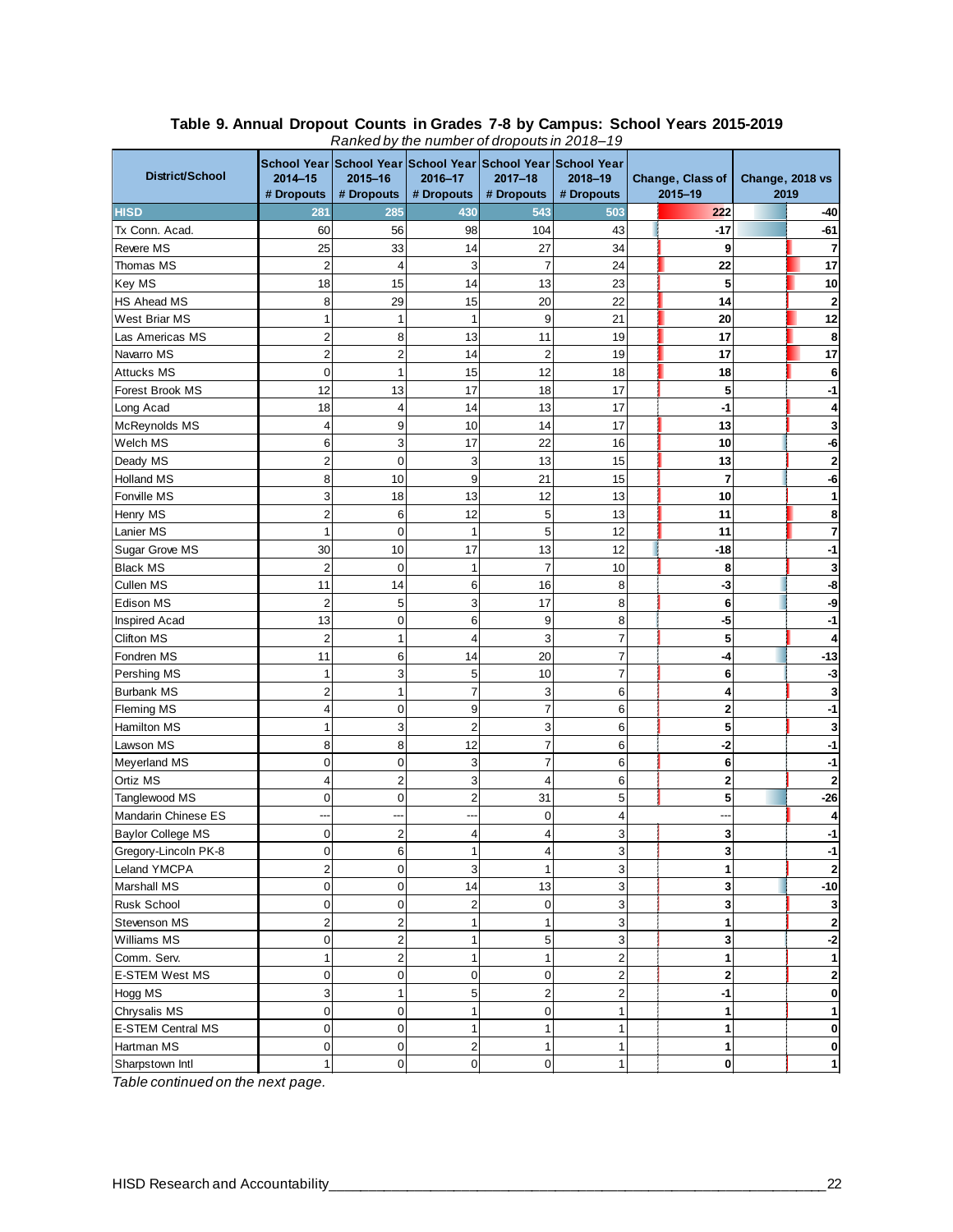#### **Table 9 (Continued). Annual Dropout Counts in Grades 7-8 by Campus: School Years 2015-2019** *Ranked by the number of dropouts in 2018–19*

| <b>District/School</b> | School Year School Year School Year School Year School Year<br>$2014 - 15$<br># Dropouts | 2015-16<br># Dropouts | 2016-17<br># Dropouts | $2017 - 18$<br># Dropouts | 2018-19<br># Dropouts | Change, Class of<br>$2015 - 19$ | Change, 2018 vs<br>2019 |
|------------------------|------------------------------------------------------------------------------------------|-----------------------|-----------------------|---------------------------|-----------------------|---------------------------------|-------------------------|
| Wharton Dual Lang.     |                                                                                          |                       |                       |                           |                       |                                 | $-1$                    |
| Wilson Mont.           |                                                                                          |                       |                       |                           |                       |                                 | 0                       |
| Briarmeadow            |                                                                                          |                       |                       |                           |                       |                                 | 0                       |
| <b>Energized MS</b>    |                                                                                          |                       |                       |                           |                       |                                 | $-1$                    |
| Garden Oaks ES         | o                                                                                        |                       |                       |                           |                       |                                 | 0                       |
| <b>Harper DAEP</b>     |                                                                                          |                       |                       |                           |                       | -2                              | 0                       |
| <b>JAEP</b>            |                                                                                          |                       |                       |                           |                       |                                 | 0                       |
| Pilgrim Acad.          |                                                                                          |                       |                       |                           |                       | -1                              | -3                      |
| Pin Oak MS             |                                                                                          |                       |                       |                           |                       | -1                              | 0                       |
| Reagan Ed Ctr          |                                                                                          |                       |                       |                           |                       | -1                              | $-1$                    |
| <b>Rice School</b>     | O                                                                                        |                       |                       |                           |                       |                                 | 0                       |
| Rogers TH              | ∩                                                                                        |                       |                       |                           |                       |                                 | $-4$                    |
| Secondary DAEP         |                                                                                          | ---                   |                       |                           |                       |                                 | 0                       |
| Young Scholars         |                                                                                          |                       |                       |                           |                       | -1                              | $-1$                    |
| <b>YWCPA</b>           |                                                                                          |                       |                       |                           |                       |                                 | -8                      |

Source: TEA Confidential 2014-2015 to 2018-2019 Annual Dropout Summary Report.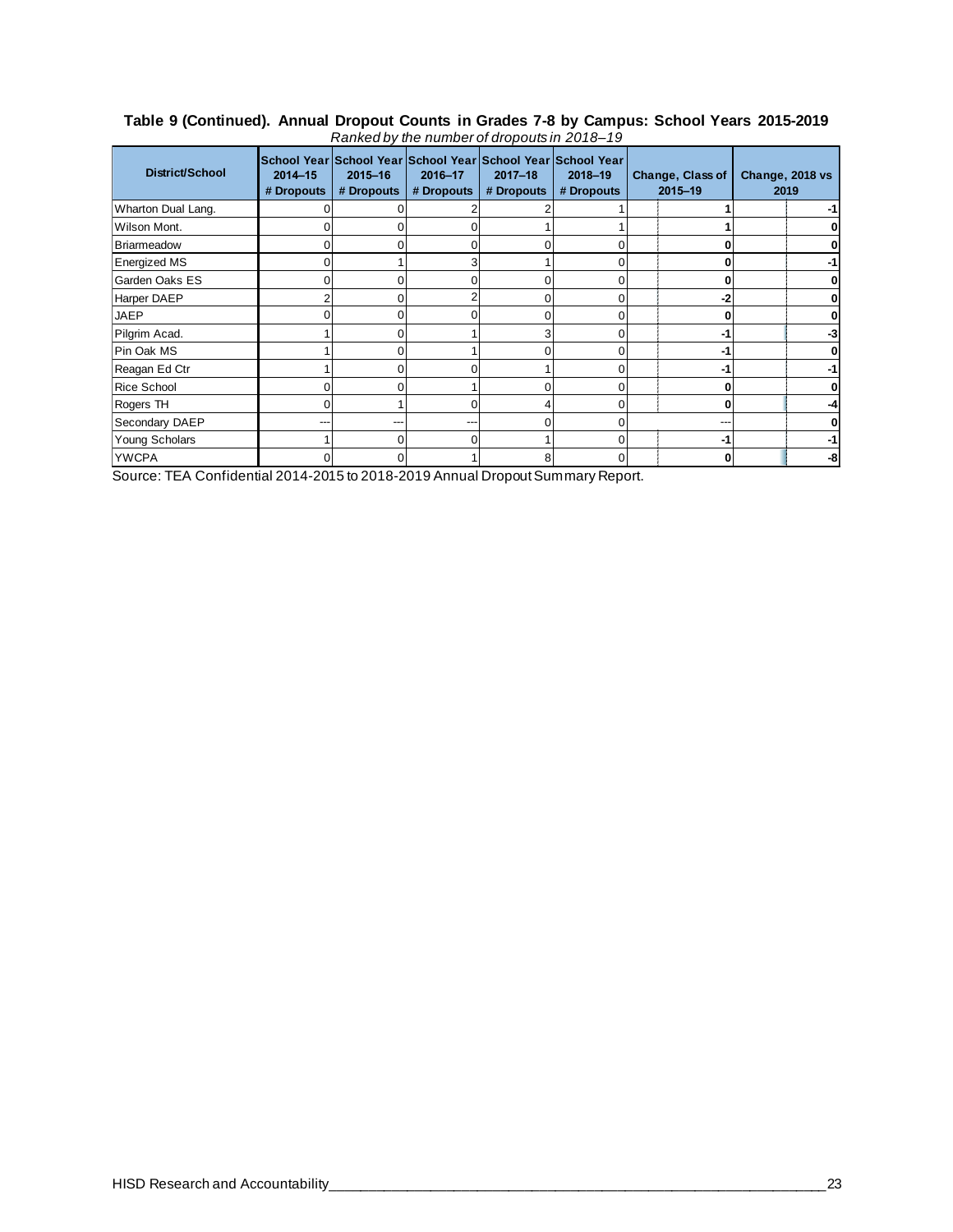#### **Appendix A Reasons for Excluded Records As Defined by the Texas Education Agency**

According to TEA, starting in 2010–2011, a student who meets one or more of the following criteria is **excluded from** campus and district completion rate calculations used for accountability purposes:

- Under TEC §39.053(g-1),
- (a) A student who is ordered by court to attend a high school equivalency certificate program but has not earned a high school equivalency certificate **(Exclusion 1)**;
- (b) A student previously reported to the state as a dropout **(Exclusion 2)**;
- (c) A student in attendance but who is not in membership for purposes of average daily attendance (i.e., students for whom districts are not receiving state Foundation School Program [FSP] funds) **(Exclusion 3)**;
- (d) A student whose initial enrollment in a school in the United States in Grades 7–12 was as an unschooled refugee or asylee as defined by TEC §39.027(a-1) **(Exclusion 4)**;
- (e) A student who is in a district exclusively as a function of having been detained at a county detention facility but is otherwise not a student of the district in which the facility is located (TEC §39.054(f) and §39.055) **(Exclusion 5)**; or,
- (f) A student who is incarcerated in a state jail or federal penitentiary as an adult or as a person certified to stand trial as an adult **(Exclusion 6)**.
- Under TEC §39.053(g-2), a student who (a) is at least 18 years of age as of September 1 and has satisfied the credit requirements for high school graduation; (b) has not completed his or her individualized education program (IEP); and (c) is enrolled and receiving IEP services (starting in 2015– 16) **(Exclusion 7)**.
- Under TEC §39.054(f), the dropout record for a student who fails to enroll in school after leaving a residential treatment facility or a pre- or post-adjudication facility **(Exclusion 5)**.
- Under TEC §39.055, A student in a Texas Juvenile Justice Department facility or residential treatment facility served by a Texas public school district (starting in 2013–14) **(Exclusion 5)**.

According to TEA, starting in 2010–2011, a student reported to have left school for any of the following reasons under each category is **NOT** considered a dropout for accountability purposes:

#### **Graduated or received an out-of-state GED:**

- Student **graduated** from a campus in this district or charter;
- Student **graduated outside Texas** before entering a Texas public school, entered a Texas public school, and left again;
- Student completed the **GED outside Texas**;
- Student **graduated from another state** under provisions of the Interstate Compact on Educational Opportunity for **Military Children**;

#### **Moved to other educational setting:**

- Student **entered college** and is working towards an Associate's or Bachelor's degree;
- Student is **home schooled**;
- Student was **removed by Child Protective Services (CPS)** and the district has not been informed of the student's current status or enrollment;
- Student **enrolled in a private school** in Texas;
- Student **enrolled in a public or private school** outside of Texas;
- Student withdrew from/left school to **enroll** in the Texas Tech University ISD High School Diploma Program or the University of Texas at Austin High School Diploma Program;